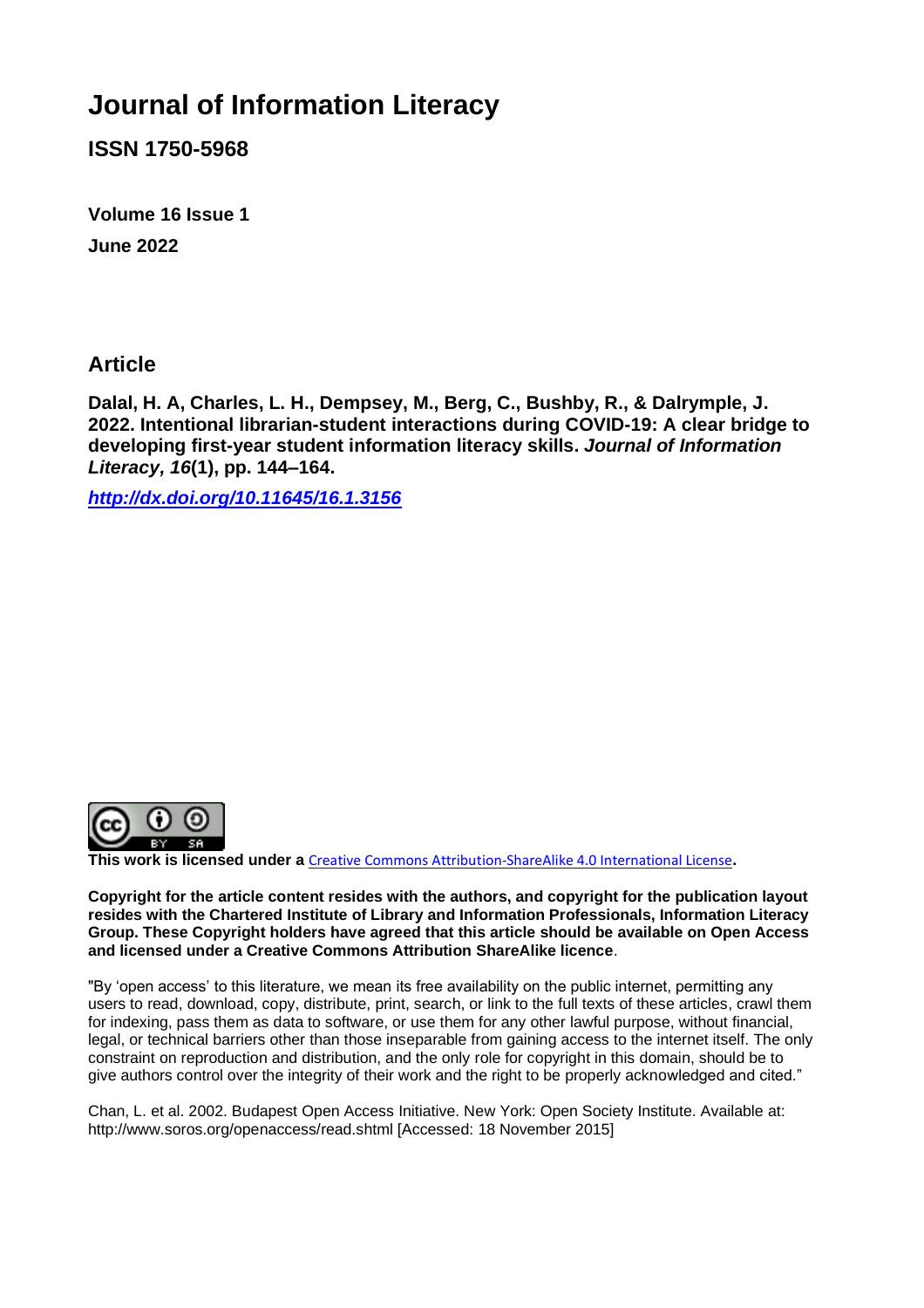# **Intentional librarian-student interactions during COVID-19: A clear bridge to developing first-year student information literacy skills**

**Heather A. Dalal, Instruction and Emerging Technologies Librarian, Rider University. Email: [hdalal@rider.edu.](mailto:hdalal@rider.edu) ORCID: [0000-0002-4850-](http://orcid.org/0000-0002-4850-0093) [0093.](http://orcid.org/0000-0002-4850-0093) Twitter: [@heatherdalal.](https://twitter.com/heatherdalal?lang=en-GB)**

**Leslin H. Charles, Instructional Design Librarian, Rutgers, The State University of New Jersey. Email: [leslin.charles@rutgers.edu.](mailto:leslin.charles@rutgers.edu) ORCID: [0000-0001-6167-6029.](http://orcid.org/0000-0001-6167-6029)** 

**Megan Dempsey, Instructional Services Librarian, Raritan Valley Community College. Email: [Megan.Dempsey@raritanval.edu.](mailto:Megan.Dempsey@raritanval.edu) ORCID: [0000-0003-2462-1859.](http://orcid.org/0000-0003-2462-1859)** 

**Cara Berg, Business Librarian / Co-Coordinator of User Education, William Paterson University. Email: [BERGC1@wpunj.edu.](mailto:BERGC1@wpunj.edu) ORCID: [0000-0001-6576-5096.](http://orcid.org/0000-0001-6576-5096)** 

**Rebecca D. Bushby, Research and Teaching Librarian, University of New England. Email: [rbushby@une.edu.](mailto:rbushby@une.edu) ORCID: [0000-0003-2982-](http://orcid.org/0000-0003-2982-3193) [3193.](http://orcid.org/0000-0003-2982-3193)**

**Joan Dalrymple, Reference & Instruction Librarian, Associate Professor, Bergen Community College. Email: [jdalrymple@bergen.edu.](mailto:jdalrymple@bergen.edu) ORCID: [0000-0002-1241-1910.](http://orcid.org/0000-0002-1241-1910)** 

# **Abstract**

As part of a research study to examine first-year college students' preparation for college-level research, students at six U.S. institutions of higher education were surveyed in the spring semester of 2021. The pandemic continued to affect the delivery of information literacy (IL) instruction and library services across the United States throughout the 2020–2021 academic year. When students completed this survey in April and May of 2021, the majority of instructional services were offered in synchronous and asynchronous remote formats. The students' engagement with librarians and librarian-created instructional resources were captured via the survey and analysed to determine whether students were able to leverage these interactions and materials despite the remote contexts. Students who did not interact with an academic librarian were less likely to use library resources, had more problems accessing information, and felt more overwhelmed by the quantity of resources and services offered by the library. Results show that intentional student-librarian interactions are a bridge to the acquisition and development of knowledge practices and dispositions of the ACRL *Framework for Information Literacy for Higher Education.* The findings suggest considerations for moving forward when it comes to communicating with students and delivering IL support in academic libraries around the world as countries emerge from pandemic conditions.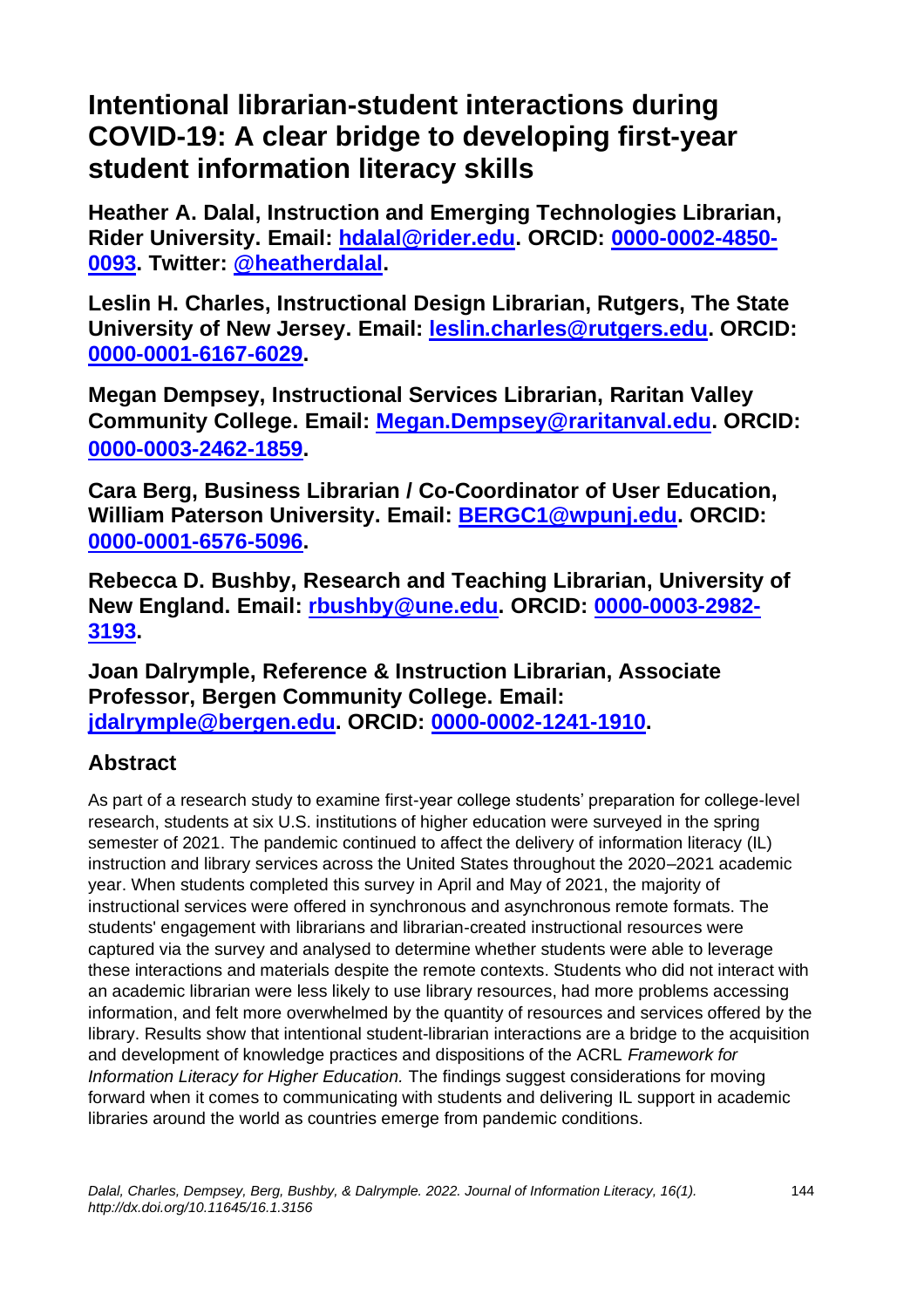## **Keywords**

college students; COVID-19; distance learning; information literacy; library anxiety; librarianstudent interactions

## **1. Introduction**

This research study is an offshoot of a larger project that began in September 2019 seeking to examine the preparedness of first-year college students for college-level research. The investigators, representing Library and Information Science (LIS) professors, high school librarians, and academic librarians across the State of New Jersey, focused on understanding the connection between highly effective high school library programs and students' later ability to grasp and apply the concepts of the Association of College and Research Libraries *Framework for Information Literacy for Higher Education* (2016) *(Framework*) when in college. The study began with a survey of high school librarians (Phase 1). A survey of first-year college students was planned for Spring 2021, at which time the seniors whose high schools had participated in Phase 1 would be completing their first year of college.

In March of 2020, one year prior to administering the targeted Spring 2021 'First Years/Alumni Check-in Survey', academic libraries and librarians had to quickly pivot to a new online learning environment as the Coronavirus (COVID-19) pandemic caused campus shutdowns and transformed the delivery of information literacy (IL) instruction and library services. The effects of the pandemic on library operations continued throughout the 2020-2021 academic year.

Accordingly, when first-year college students completed the survey in April and May 2021, the majority of IL instructional services were provided in synchronous and asynchronous remote formats rather than in-person. Five of the six libraries that distributed the survey were physically open, but only two staffed their reference desks, limiting opportunities for students to engage inperson with librarians for their research needs and to further develop their IL skills.

Although it was not the investigators' original intention, student engagement with these transformed services was captured via the survey. The shifts in instructional delivery offered an opportunity for the investigators to not only analyse first-year students' preparation for college research but also examine how student IL behaviours were impacted by the strategies academic librarians employed to continue IL support for students.

The academic librarians involved in this project now took a new view of the data and present findings that will have relevance for years to come. Responses were analysed to glean insight into how students used library services and librarian-created electronic instructional resources when there was a significant decrease in their likelihood of using the physical library. Using such resources as the library website or LibGuides created by the librarians, chat, email, text, or phone reference questions, as well as having a one-on-one consultation/research appointment with a librarian were identified as student-initiated interactions.

Additionally, librarians' pivot strategies to maintain IL instructional services and connections with students were addressed. Survey results were examined to align these intentional librarianinitiated interactions with the acquisition and development of *Framework* knowledge practices and dispositions. Librarian-initiated interactions were identified as giving live guest lectures virtually; participating in the online course; provision of a pre-recorded video; or the librarian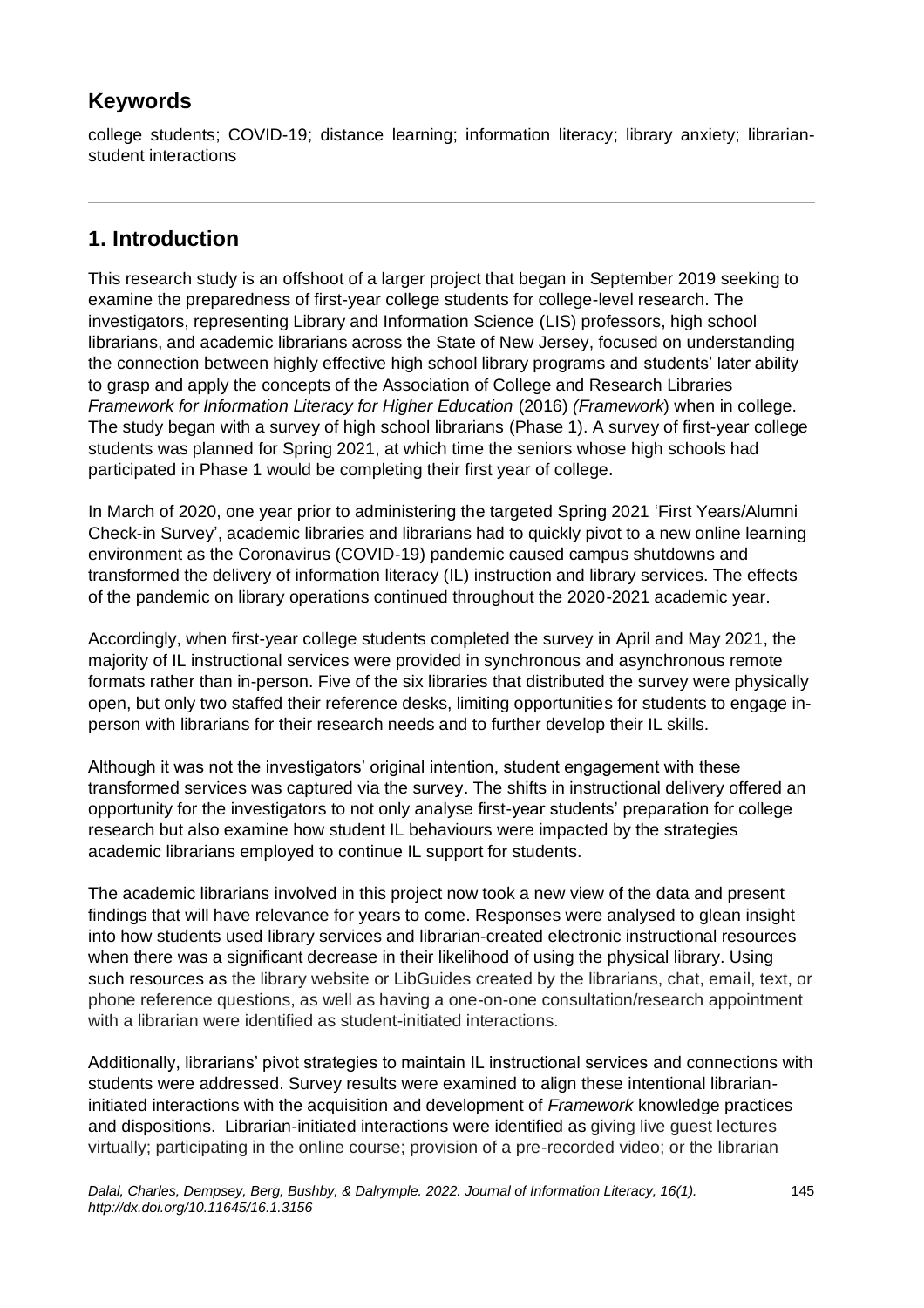actively participating in the online course. Through an examination of these distinct interactions, a clearer understanding of the impact of librarians' creation of instructional tools and instructional services was revealed as influential in students' acquisition and development of their IL skills during the unpredictability of the pandemic.

# **2. Literature review**

## **2.1 Overall distance learning challenges of students**

The literature acknowledges challenges inherent to distance learning and, by extension, information seeking via a fully online library, which is primarily what libraries could offer during the pandemic. In order to determine the information seeking behaviours of distance learners, Tury et al. (2015) conducted a study with students from 81 countries at one institution who predominantly use an online library. Very few respondents, the majority being undergraduate students, claimed success in finding needed resources. Regarding levels of confidence and claimed success at finding appropriate online library resources, there was a significant number of students with high confidence yet low success. Therefore, students overestimated their skill sets. The majority of respondents who indicated the need for support in the use of library resources were undergraduate students.

Charles and DeFabiis (2021) focus on Michael G. Moore's transactional distance theory as a hindrance to distance learning. This is a 'psychological and communication space that exists in an online setting' (p. 372). Notably, students with a high level of autonomy tend to experience low transactional distance. Surveying graduate students in the Graduate School of Education, they found that intentional interaction with an embedded librarian can serve to reduce the distance perceived by students. One of the major challenges distance learners have is a lack of awareness of library resources available to them. As a result, librarians have marketed resources to students using promotional videos (Dalal & Lackie, 2014). Bonella et al. (2016) surveyed their distance students before and after implementing changes to discover awareness of and satisfaction with library services among online students. Via this longitudinal study they determined that, whereas 55% of undergraduate distance learners were unaware of the library webpage describing key services in 2011, in 2014 there was a 15% increase of undergraduate off-campus students who were aware of these services. This demonstrates the need for and potential impact of marketing of library services and campus partnerships with offices that support distance learners.

## **2.2 Library anxiety of first-year students**

The literature provides many insights into students' reluctance to ask for assistance from a librarian, a behaviour that is identified in the current study. Theories about shame and library anxiety are useful frameworks for describing the barriers students experience when seeking information for academic assignments (Lund & Walston, 2020; McAfee, 2018; Mellon, 1986). Students' perceptions of the research process are characterised by emotions that can inhibit their use of the library, such as fear and apprehension, as described by Mellon (1986) in early research on the phenomenon, as well as by Kuhlthau (1991), but root causes of these emotions continue to be the subject of research (Carlile, 2007; McAfee, 2018). Library anxiety may stem from the library's size, lack of knowledge of where to find information, how to begin the research process, or how to conduct research (Mellon, 1986), and the affective aspects of the research process should be addressed (Kuhlthau, 1991). Perceived lack of knowledge may also contribute to library anxiety (Jiao et al., 2017). Carlile (2007) noted that library anxiety may contribute to inadequate academic behaviours such as reluctance to ask for research help, poor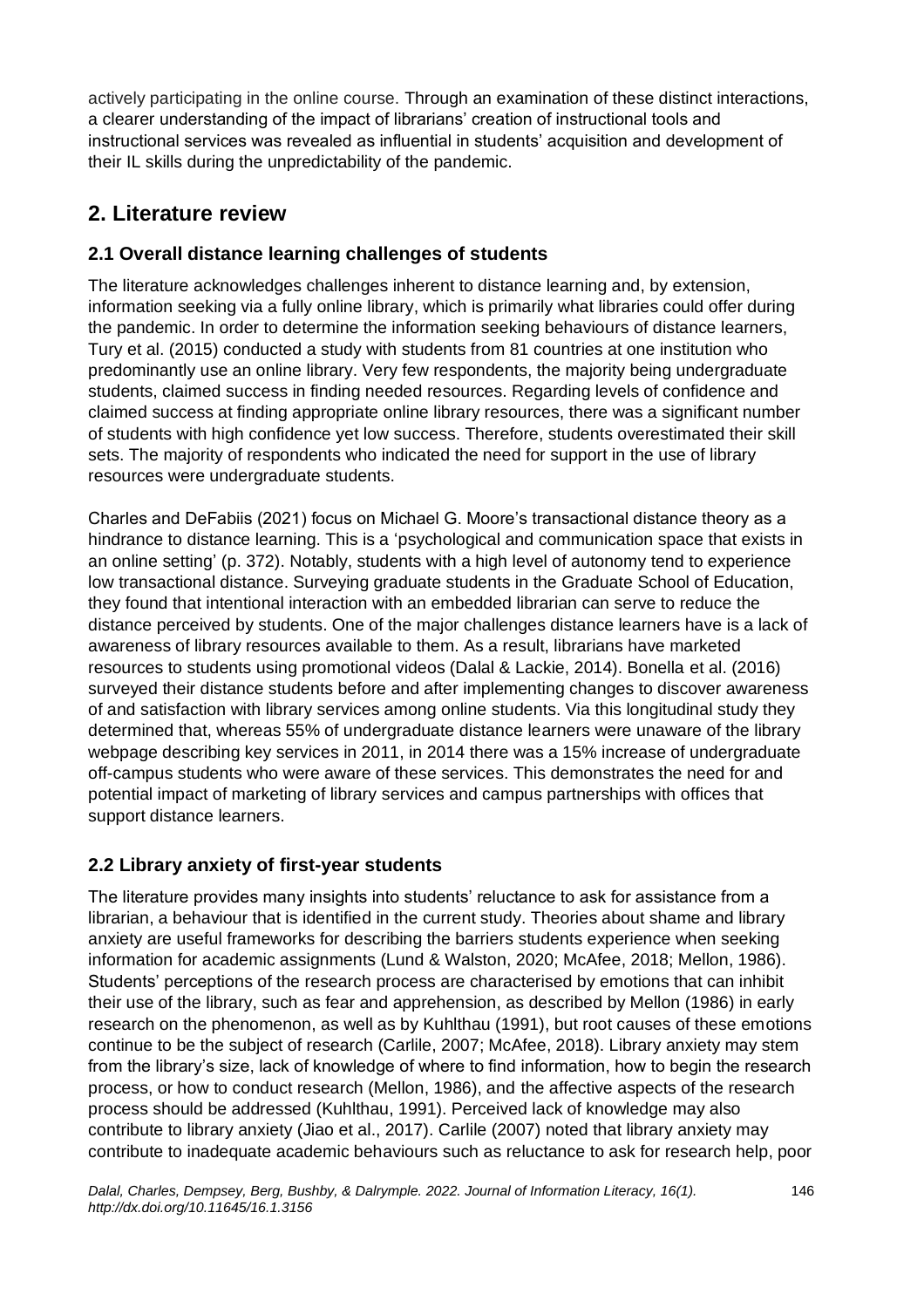research and study skills, and avoidance of the library. Additional research by Pellegrino (2012) on strategies to help students overcome library anxiety found that reference librarians' approachability and accessibility as well as a personal connection with a librarian contributed to the likelihood of students seeking research assistance from a librarian, although encouragement from teaching faculty had more influence. Research on information seeking practises by Project Information Literacy (Head, 2013) revealed that the majority of freshmen (first-year students) were overwhelmed by forming search strategies and navigating the amount of information available to them, and most freshmen were underprepared by high school research experiences. A study of 51 freshmen by Gross and Latham (2007) that looked at scores on the Information Literacy Test and Library Anxiety Scale showed that the majority of students with lower proficiencies in research skills overestimated their abilities, but library anxiety scores fell as knowledge about the library increased. A study of library anxiety in second-semester freshmen by Blundell and Lambert (2014) found that students expressed that they were uncomfortable with the research process and unsure how to begin, but students' lack of motivation and willingness to learn emerged as important factors for further exploration. A qualitative study of first-year students by Kocevar-Weidinger et al. (2019) also uncovered feelings of anxiety among participants regarding uncertainty and fear during the research process.

#### **2.3 Information and help-seeking behaviours among college students**

The literature identifies librarian/library contact and student perception of IL and library services as factors in student acquisition of research skills. Interaction with a librarian is associated with enhanced IL competency. Bennedbaek et al. (2021) found that student-librarian contact ranging from one-on-one consultations to formal IL instruction sessions was associated with (among other things) increased use of library resources and perceiving the library as an inviting place. However, Black and Allen (2019) noted the prerequisites to academic help-seeking as 'opportunity, motivation, and permission' (p. 64). Opportunity to seek help is predicated on the availability of help from a librarian at the time of need, students must also have a desire to reach out, whether for an assignment or from personal autonomy, and they must feel like they are allowed to do so. Establishing opportunities for building student-librarian relationships is an important factor in encouraging student help-seeking behaviours in academic libraries (Miller & Murillo, 2012). According to two studies by Karabenick and Knapp (1991), students with low self-esteem are less likely to seek help as they regard help-seeking as threatening, while active learners are more likely to seek help because they recognize the need, although they may not always seek help because of their higher proficiency with learning strategies. In an attempt to further explore library perceptions and research confidence of first-year students who receive library instruction, LeMire et al. (2021) conducted surveys. Responses reveal that students became more comfortable asking librarians for help after having a library instruction session, a finding that is supported by the current study. This conclusion also aligns with strategies for reducing library anxiety mentioned above.

Through a two-step process of data collection including an IL test and an interview, Gross and Latham (2009) examined perceptions of IL among traditional first-year undergraduate students who were straight out of high school. Imposed versus self-generated information seeking provided the framework for the investigation. They concluded that from the students' perspective the process of information seeking was less necessary than successfully finding the needed information. Notably, students did not prioritise evaluation of information as a necessary skill set.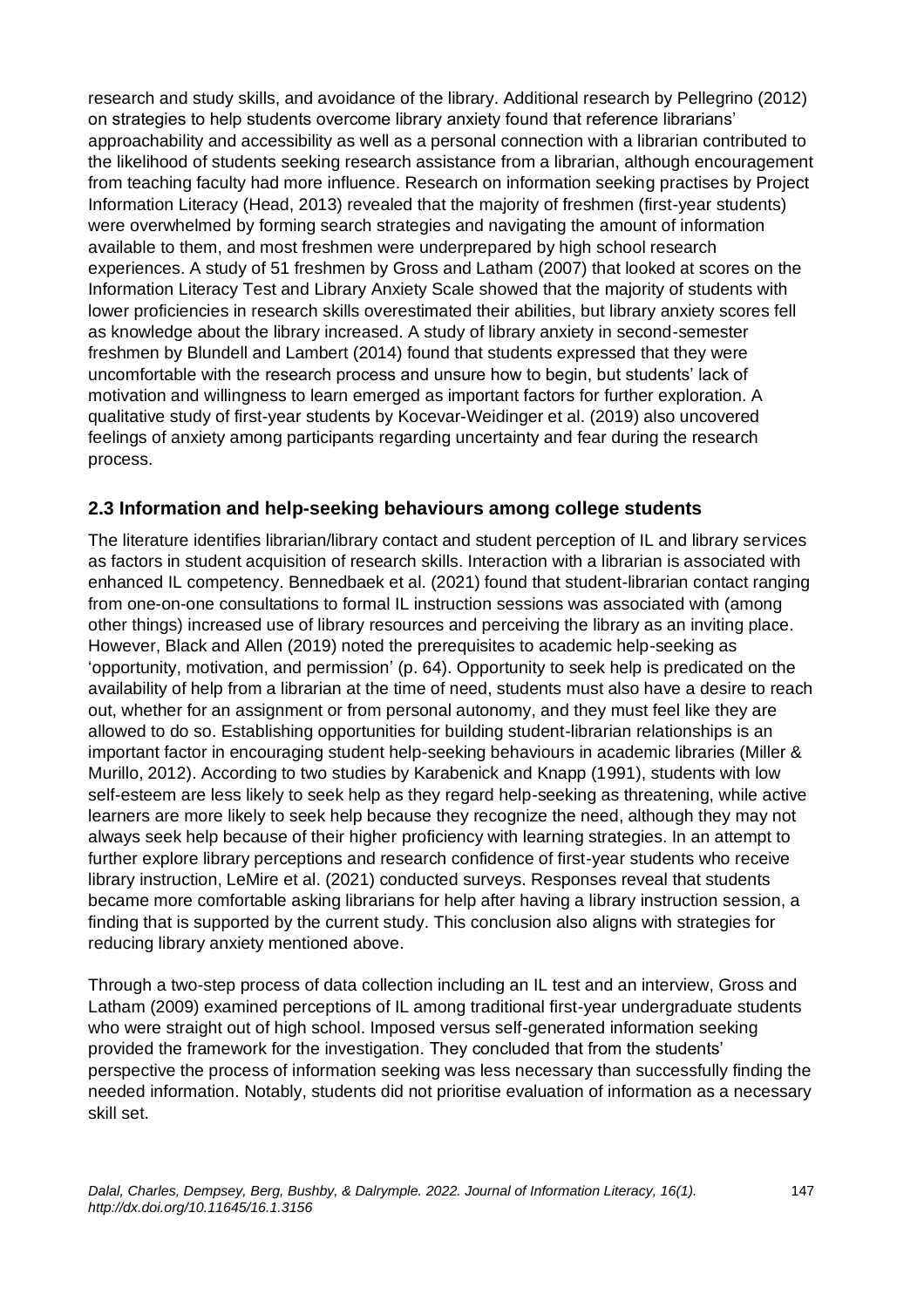Regarding information seeking among distance learners, Oliveria and Greenidge (2020) conducted a 20-year review of literature on library services for graduate distance learners around the world. They concluded that the LIS literature highlights that 'engagement with the library could be a key factor positively influencing students' learning experience' (p. 2).

#### **2.4 Information seeking behaviour during the COVID-19 pandemic**

Few studies at this point in time focus on the pandemic's impact on student experiences during the pandemic and on their information seeking behaviour. Shi, Li, and Luo (2021) conducted a qualitative study to determine information seeking behaviour and library needs of college students in China during the pandemic. Findings show that students were not aware that subscription databases, which they could access without going to the library pages, were library resources, suggesting that better outreach by the libraries was necessary. Respondents also exhibited signs of anxiety such as difficulty focusing. It was suggested that libraries offer events that create community for distance learners to address these issues. Yap and Manabat (2021) sought student perceptions of virtual library experiences including reference questions, orientations and instruction from subject librarians. Findings reveal that synchronous and asynchronous instruction were highly valued by students and that the librarians were in sync with students' emergent needs from the pandemic. However, students expressed confusion regarding their IL skill levels.

The COVID-19 literature focuses more on provision of and maintenance of library services as higher education made the shift to fully online instruction during the pandemic (Connell et al., 2021; Costello et al., 2021; Radford et al., 2021). Connell et al. (2021) compared the use of academic services before and after the pandemic at three different higher education institutions, finding that the smallest of the three schools saw the biggest drop in services used and the largest school experienced the least drop in usage. All libraries experienced an increase in virtual communication but also experienced a decrease in usage of their library websites, discovery tools, and major databases. A study by De Groote and Scoulas (2021) had similar findings when they compared library use statistics from before and after the COVID-19 closures. Their institution experienced an overall decrease in services involving student-librarian interactions, including virtual reference and library instruction, but they saw an increase in the use of virtual services as compared to pre-pandemic levels. The decrease in service usage suggests that students' knowledge practices related to the Association of College and Research Libraries (2016) frames 'Searching as Strategic Exploration' and 'Research as Inquiry' may have been impacted by a variety of pandemic-related factors. In an attempt to understand the implications of COVID-19 on pedagogical online practices including librarian education, Costello et al. (2021) investigated how librarians made the shift to online services during the pandemic with a focus primarily on virtual reference. Although many academic libraries had some virtual services in place before the pandemic, it is clear that 'developing a comprehensive strategy for producing, integrating, and marketing online, ILI (information literacy instruction) was one of the most central efforts during this swift, high-pressured, and dramatic transition' (p. 6). It became apparent that librarians were integral in leading their campuses in the continuity of quality online service.

# **3. Methods & participants**

## **3.1 Survey design and recruitment**

The research team sought to examine students' experiences with the library during their first year of college. The survey instrument used for this study received Institutional Review Board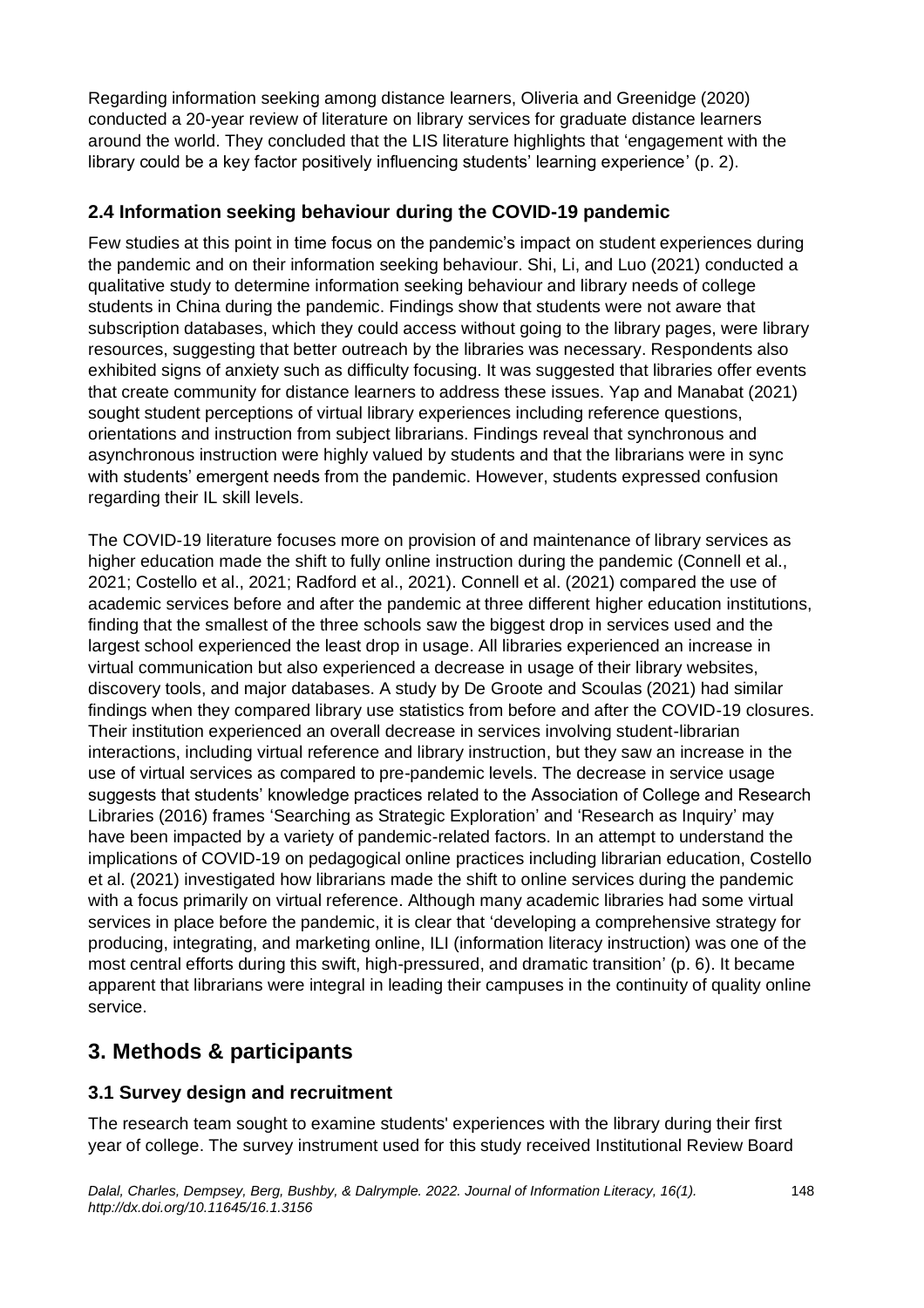approval from all six institutions and is part of a larger study examining students' high school library experiences and preparedness for college research (Valenza et al., 2021). The survey was co-designed by this research team with the help of high school librarians and was field trialed prior to the data collection in April of 2021. The 64-question survey included demographic, descriptive, and open-ended questions which were informed by previous IL studies (Head, 2013; Head & Eisenberg 2010; Julien et al., 2018; Purcell et al., 2012). Questions included familiarity with IL concepts and confidence in completing research expected of them. Qualitative questions included reflections relating to students' library experiences during their first year in college. This survey was intended only for first-year college students who were recent high school graduates (ages 18–20). It was distributed to first-year students on the authors' six college campuses, as well as alumni over the age of 18 who graduated from high schools whose libraries were studied in Phase 1 of the larger aforementioned research project.

Six U.S. institutions of higher education in the State of New Jersey participated in the larger study and the current one: one large, public research university, two state colleges/universities, one independent university, and two community colleges. A convenience sampling approach was used to garner participants. Investigators at each institution used institution-specific methods to reach first-year students including distributing to email lists and targeting classes specifically for first-year students. Since the larger study included alumni from specific high schools, those students had provided their email address prior to graduating to be contacted for inclusion in this study. Many of those high school alumni attended the six institutions but 18 of them attended different institutions.

#### **3.2 Demographics of respondents**

A total of 614 individuals took the survey but only 425 answered enough questions to qualify for analysis in the study. The survey was limited to those just out of high school, thus their ages were mostly 18-20. 181 participants (43.6%) were eighteen years old. 222 participants (52%) were nineteen. Sixteen participants (3.76%) were twenty, and seven participants (1.65%) selected 'other'. Participants were largely female with 290 (68.1%) selecting that option, 117 (27.5%) selecting 'male', eleven (2.6%) selecting 'non-binary', one (0.23%) selecting 'other', one (0.23%) selecting 'transgender', and six (1.41%) selecting 'prefer not to answer'. Other demographics collected include if they were born in the United States (84.2%) and if they were a first-generation college student (32.8%). Fifty-four of the participants attended one of the selected high schools. Eighteen (18) of those attended institutions other than those involved in the study. Finally, a survey question asked which of the institutions they attended: Rutgers, The State University of New Jersey: 131 (30.8%); Rider University: 47 (11.1%); The College of New Jersey: 69 (16.2%); William Paterson University: 50 (11.8%); Raritan Valley Community College: 42 (9.9%); Bergen Community College: 68 (16%) and Other: 18 (4.2%). The "Other" were high school alumni from our selected sample in Phase 1 of the larger research study.

## **3.3 Quantitative analysis**

Statistical analyses were performed using Qualtrics Stats iQ statistical software embedded in the Qualtrics survey platform. Analysis was performed using Chi-square test to evaluate the relationships between selected variables. A *p* value < .05 was considered statistically significant. After the data was normalised, only 425 participants met the qualifications for analysis. Those who did not qualify did not answer enough of the non-required questions to be useful. Since not all questions were mandatory, there was a need to analyse the data dependent on those participants who answered that they had a research assignment and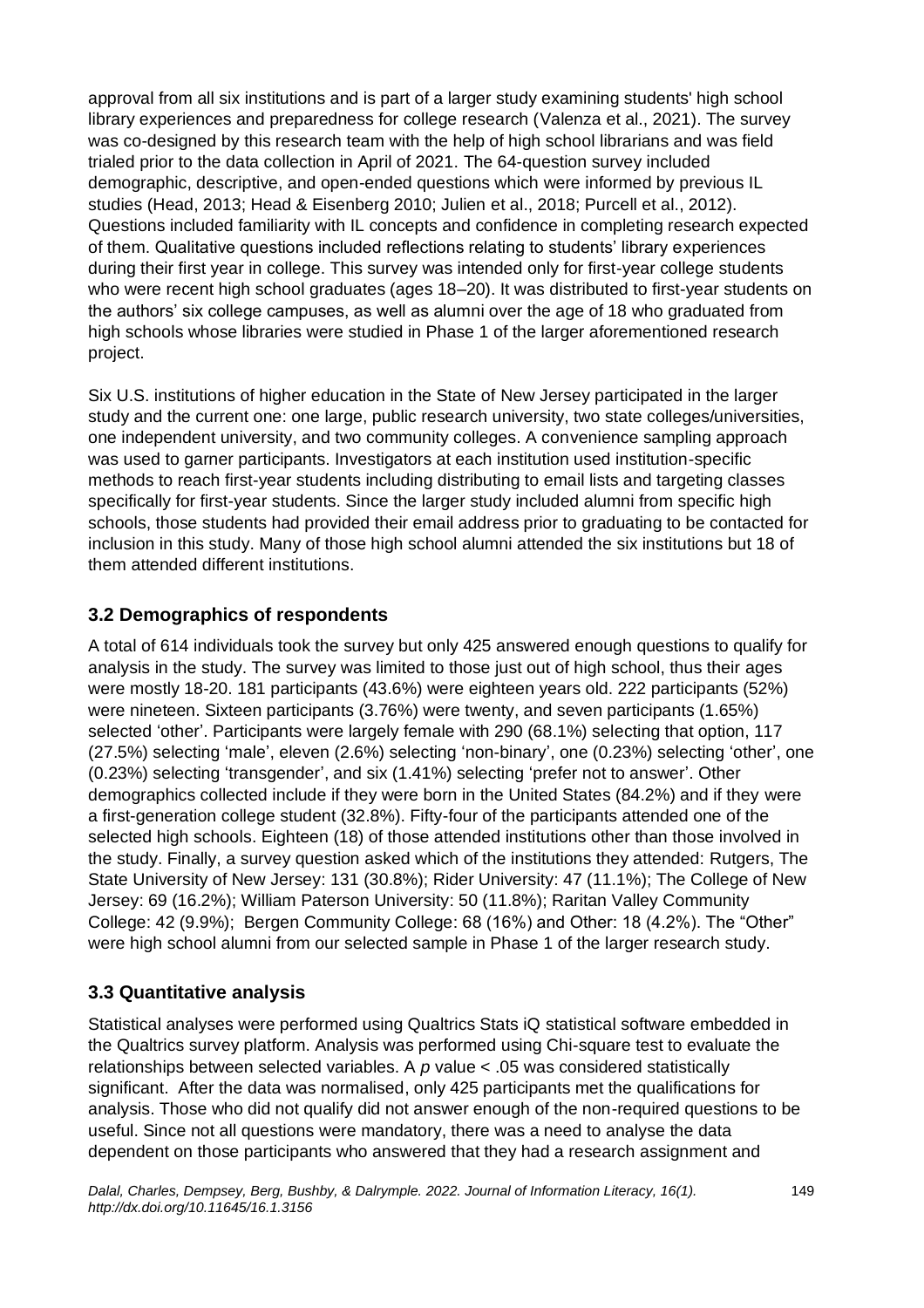therefore may have had a greater need to do in-depth research, though it is possible that students without an assignment also interacted with the library resources and librarians. Data was also analysed according to the type of interactions students had with a librarian, either librarian-initiated or student-initiated. A librarian-initiated interaction was determined if a student selected one of the following responses to the question, 'In what ways, if any, did you connect with a college librarian during your first year?': a librarian gave a live guest lecture in my class virtually; my librarian participates in my course online; watched a pre-recorded video of a librarian; my librarian actively participates in my online course. A student-initiated interaction was determined if a student selected one of the following responses to that same question: used library resources on the website or LibGuides created by the librarians; asked chat, email, text, or phone reference questions; I had a one-on-one consultation/research appointment with a librarian.

## **3.4 Qualitative Analysis**

Two of the qualitative questions included in the survey were 'What are the three biggest challenges you have faced finding and using information for your course-related research?' and 'What gaps exist between the information skills you learned in high school and what was expected of you for college-level research?' The answers were then sorted into two categories for comparison: students who had a librarian-initiated interaction and students who did not have a librarian-initiated interaction. Using constant comparative analysis, answers were coded by two members of the research team for inter-rater reliability. Codes were entered and compared manually using Google Drive for ease of adding comments and editing a shared document.

## **4. Results**

#### **4.1 Effect of student-librarian interactions on IL behaviours**

Interactions between students and librarians or librarian-created resources were analysed to gain a better understanding of the impact the pandemic had on librarians' opportunities and ability to support students' IL needs. As shown in Table 1, 46.7% (198/425) of our total respondents had interactions with their college librarians or the library's resources, either selfinitiated by the student or initiated by the librarian. When we examined the students who indicated in another question that they had to complete a research assignment during their first year of college, 64.7% (n=180) had an interaction with a librarian or library resource. This increase is expected because students with research assignments have greater need for and motivation to interact with the academic library during that process. Table 1 shows the studentinitiated and librarian-initiated interactions for all respondents and for respondents who indicated they had a research assignment.

**Table 1:** Interactions with librarians.

| Student-initiated interactions |  | Percent of Number of<br>responses responses | Percent of<br>responses<br>students with<br>research<br>assignments | Number of<br>responses<br>students with<br>research<br>assignments |
|--------------------------------|--|---------------------------------------------|---------------------------------------------------------------------|--------------------------------------------------------------------|
|--------------------------------|--|---------------------------------------------|---------------------------------------------------------------------|--------------------------------------------------------------------|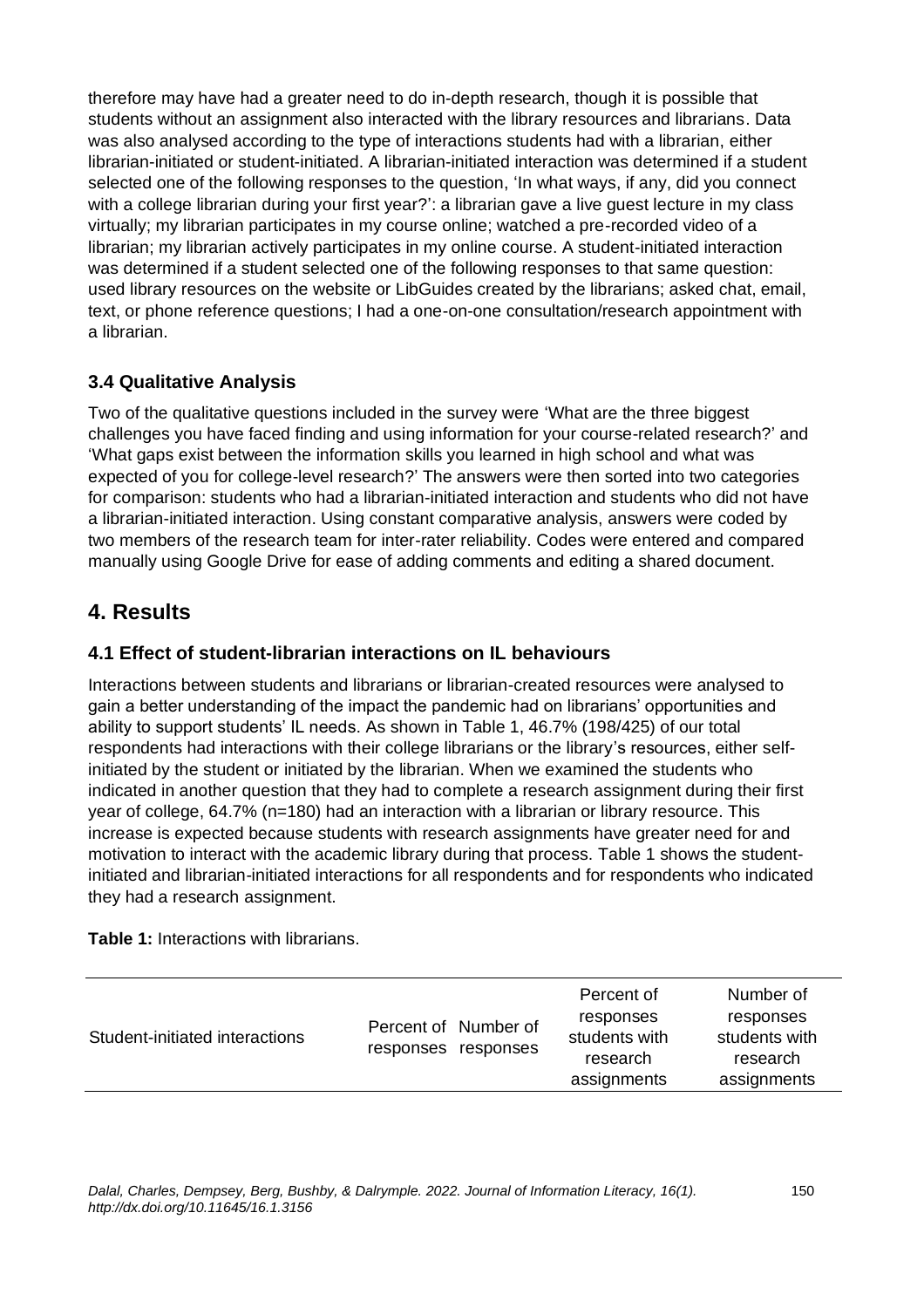| Used library resources on the<br>website or LibGuides created by<br>the librarians                                             | 19.32% | 74                                          | 20.29%                                                              | 71                                                                 |
|--------------------------------------------------------------------------------------------------------------------------------|--------|---------------------------------------------|---------------------------------------------------------------------|--------------------------------------------------------------------|
| Asked chat, email, text, or phone<br>reference questions                                                                       | 12.01% | 46                                          | 12%                                                                 | 42                                                                 |
| I had a one-on-one<br>consultation/research appointment<br>with a librarian                                                    | 3.39%  | 13                                          | 2.86%                                                               | 10                                                                 |
| Total unique number of students<br>who had a student-initiated<br>interaction                                                  | 25.65% | 109                                         | 37.8%                                                               | 105                                                                |
| Librarian-initiated interactions                                                                                               |        | Percent of Number of<br>responses responses | Percent of<br>responses<br>students with<br>research<br>assignments | Number of<br>responses<br>students with<br>research<br>assignments |
| A librarian gave a live guest lecture<br>in my class virtually                                                                 | 24.02% | 92                                          | 24.9%                                                               | 87                                                                 |
| My librarian participates in my<br>course online (i.e. made tutorials or<br>guides, posts discussions/<br>announcements, etc.) | 6.27%  | 24                                          | 6.29%                                                               | 22                                                                 |
| Watched a pre-recorded video of a<br>librarian                                                                                 | 10.70% | 41                                          | 10.57%<br>37                                                        |                                                                    |
| My librarian actively participates in<br>my online course                                                                      | 3.92%  | 15                                          | 3.7%<br>13                                                          |                                                                    |
| Total unique number of students<br>who had a librarian-initiated<br>interaction                                                | 32.2%  | 137                                         | 46%                                                                 | 128                                                                |
| Total unique any interaction (either<br>student-initiated or librarian-<br>initiated).                                         | 46.7%  | 198                                         | 64.7%                                                               | 180                                                                |

Student interactions with librarians and library resources support their development of the *Framework's* knowledge practices and dispositions. The academic libraries that participated in this study made significant outreach efforts to maintain or even increase IL support to both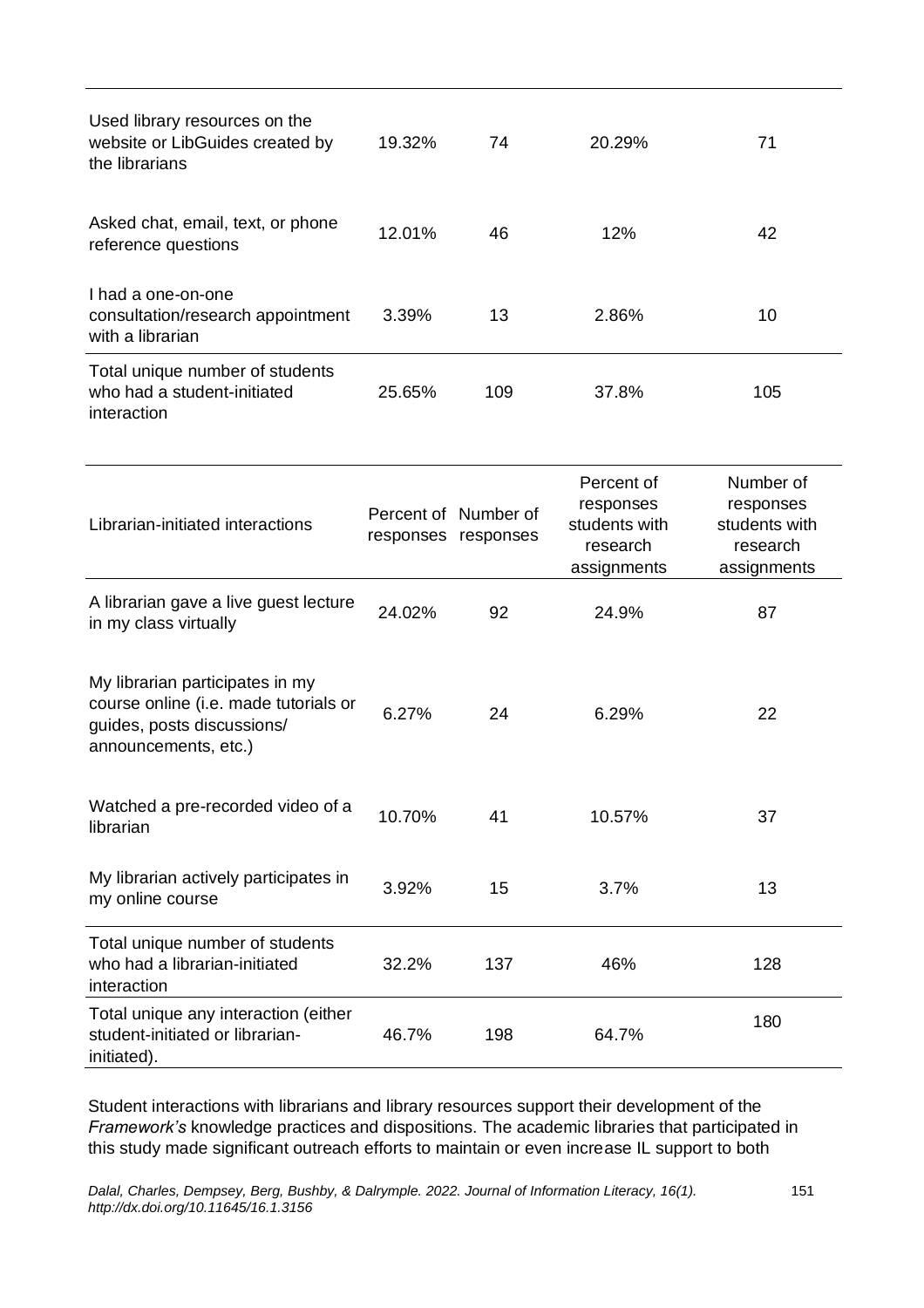faculty and students, knowing that several of the 'traditional' methods of supporting students who had research assignments were limited. Despite this, about a third of our respondents who had a research assignment during their first year of college indicated that they did not have any interaction with a librarian (35.3%). In addition, 54% of students with a research assignment did not have a librarian-initiated interaction. Because this is the first semester this survey was conducted, there is no comparative data to know if these numbers are consistent with a prepandemic semester, but this information is helpful to know as future IL outreach efforts are considered.

Students who had a librarian-initiated interaction used the college library website, research guides or online services and tools more frequently than those who did not have a librarianinitiated interaction. This is a statistically significant result, *p* < .05 (*p* = 0.001042572).

| Frequency of library<br>website use | At least<br>once | Once for the<br>semester | About once<br>per month | Once per<br>week | Daily | Total |
|-------------------------------------|------------------|--------------------------|-------------------------|------------------|-------|-------|
|                                     | %                | %                        | %                       | %                | %     |       |
|                                     | n                | n                        | n                       | n                | n     | n     |
| Had librarian-                      | 10%              | 18.3%                    | 40.8%                   | 28.3%            | 2.5%  | 120   |
| initiated interaction               | 12               | 22                       | 49                      | 34               | 3     |       |
| No librarian-initiated              | 22.1%            | 31.9%                    | 33.6%                   | 11.5%            | 0.9%  | 113   |
| interaction                         | 25               | 36                       | 38                      | 13               | 1     |       |

**Table 2:** Frequency of library website use by interaction.

In addition, 41% of students who had a librarian-initiated interaction also had a student-initiated interaction. However, only 20.5% of students who did not have a librarian-initiated interaction sought help via a student-initiated interaction. This is a statistically significant result, *p* < .05 (p=0.0000140). Although the data does not reveal if one type of interaction causes the other, there is a correlation between students' exposure to a librarian via a librarian-initiated interaction and their likelihood of seeking assistance from a librarian. Librarian-initiated interactions seem to enhance students' disposition to 'seek appropriate help when needed,' as described in the frame 'Research as Inquiry' (ACRL, 2016, p. 7).

Of the students who indicated they were overwhelmed navigating the quantity of information and services offered by the college library, only 25% (*n*=22) had a student-initiated interaction while 75% (*n*=66) of those who felt overwhelmed did not report any student-initiated interactions. This is a statistically significant result,  $p < .05$  ( $p=0.00490$ ). These numbers suggest that the students who are most overwhelmed by what the library has to offer are not seeking assistance from librarians. It cannot be determined whether they are overwhelmed because they haven't received any help, or whether they are intimidated to ask because they feel overwhelmed, but either way, this finding has implications for how librarians will continue to address issues of library anxiety among first-year students.

The survey question, 'What have been your most used subscription databases as a first-year student?' was answered by 87 of the students who had no librarian interaction. Of those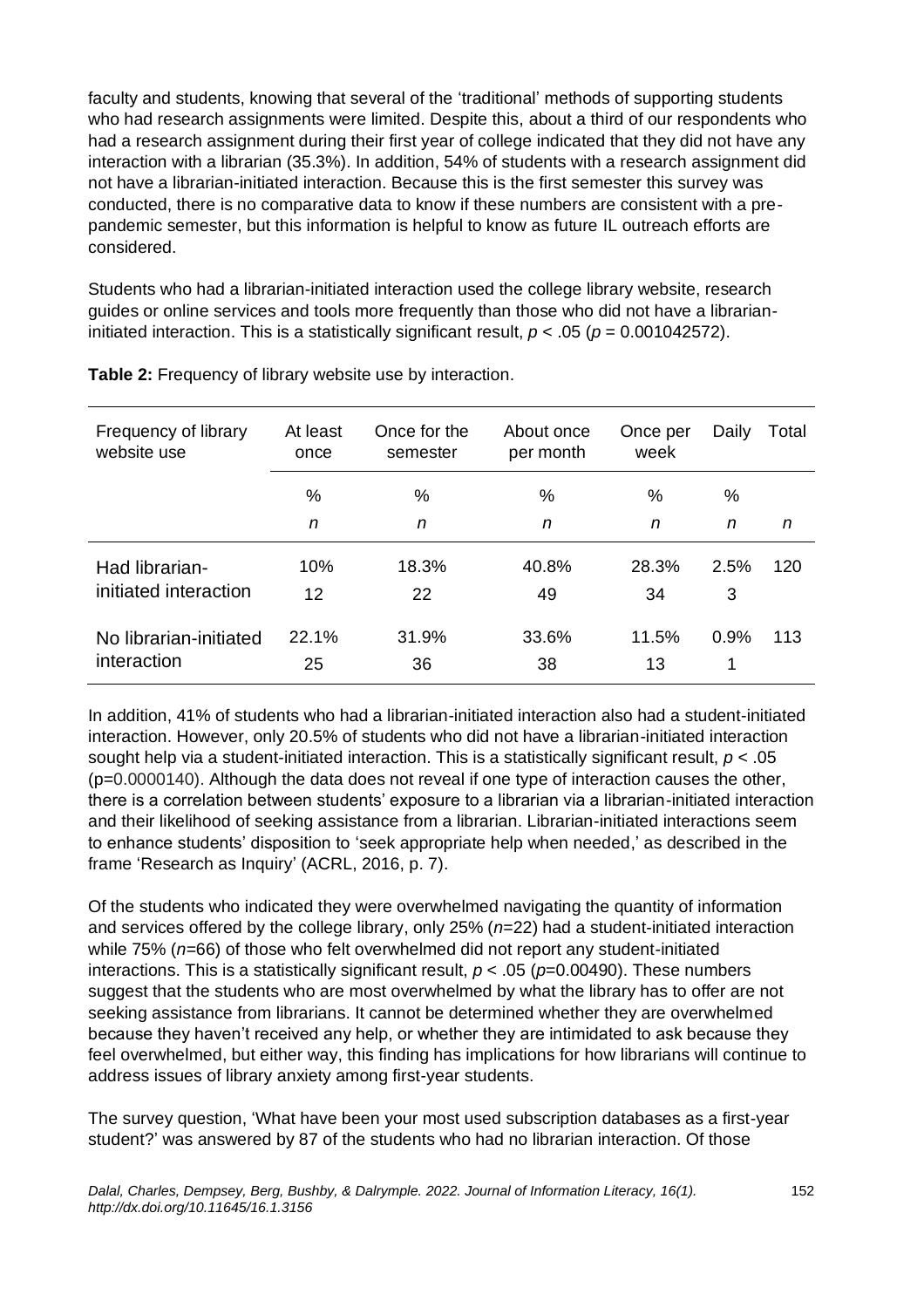students, 37.9% indicated that they did not use library subscription databases. Of those who responded to this question by naming a resource, the top 5 listed were: JSTOR, 'not sure', Google, and various non-subscription or non-library tools like Moodle, EasyBib, Grammarly, Chegg, Bartleby, and MSWord. One student commented that they 'did not personally subscribe' and another mentioned 'Netflix.'

| Answer                    | Had an interaction<br>with a librarian |       | Did not have an interaction<br>with a librarian |       |
|---------------------------|----------------------------------------|-------|-------------------------------------------------|-------|
|                           | n                                      | %     | n                                               | %     |
| Subscription tool         | 99                                     | 69.2% | 31                                              | 35.6% |
| None                      | 21                                     | 14.7% | 33                                              | 37.9% |
| Not sure                  | 12 <sup>2</sup>                        | 8.4%  | 10                                              | 11.5% |
| Google                    | 1                                      | 0.7%  | 7                                               | 8%    |
| Chegg/citation/word/other | 10                                     | 7%    | 6                                               | 6.9%  |
| Total                     | 143                                    |       | 87                                              |       |

**Table 3:** Most used subscription databases as a first-year student.

#### **4.2. Challenges with** *Framework* **knowledge practices and dispositions**

Students were asked to name the three biggest challenges they faced finding and using information for course-related research. The categories listed in Table 4 come from the student responses to that question. There were 88 students represented in the librarian-initiated group and 80 students in the no-librarian-initiated interaction group. The categories into which students' challenges are grouped demonstrate a need for further developing knowledge practices and dispositions related to the frames 'Searching as Strategic Exploration,' 'Authority is Constructed and Contextual' and 'Information Has Value.'

Of both groups, the most common responses articulated struggling with refining search/search skills. Both groups also struggled with finding quality sources. Although there were fewer responses in the no-librarian-initiated interaction group, a higher number of those students struggled with access to information (13) than the librarian-initiated interaction group (8). A student with no librarian-initiated interaction said: 'The online databases are different from my own high school's which makes it confusing, no one taught me how to use the college database'. A different student in this group noted, 'Another annoying aspect is that it can be hard to find a good, free database [*sic*] to use'. The librarian-initiated interaction group mentioned both creating and utilising keywords ten times, whereas only two responses in the no-librarian-initiated interaction group mentioned keyword searching as a challenge. It is possible that the librarian-initiated interaction group learned about keywords and recognises the difficulty in effectively searching the databases with them, whereas the no-librarian-initiated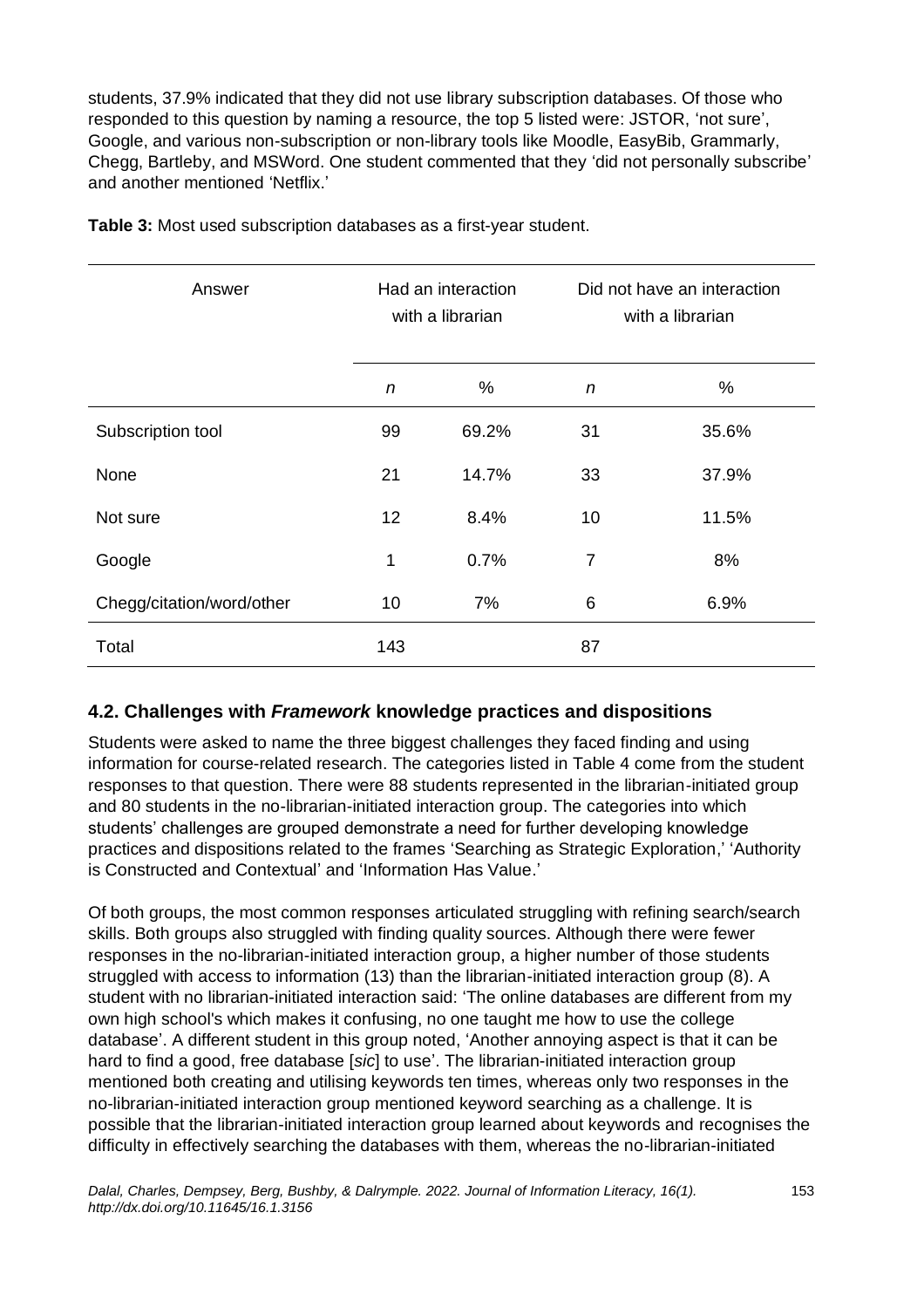interaction group is unaware of keyword searching as a strategy and is still using natural language to search the databases. A student from the librarian-initiated interaction group, in discussing using and applying keywords, explained the challenge as, 'being specific enough in my key terms to narrow down to relevant sources while not being too specific that potentially relevant sources are eliminated.' The most common answers are listed in Table 4 below.

**Table 4:** Challenges first-year students faced finding and using information for course-related research.

| Category                                           | Librarian-initiated<br>interaction | No librarian-initiated<br>interaction |  |
|----------------------------------------------------|------------------------------------|---------------------------------------|--|
|                                                    | $\boldsymbol{n}$                   | $\boldsymbol{n}$                      |  |
| Refining search/search skills 3                    | 53                                 | 24                                    |  |
| Finding quality sources 1,3                        | 20                                 | 17                                    |  |
| Navigating the library's website/databases 3       | 17                                 | $\overline{7}$                        |  |
| Using quality sources $1,3$                        | 14                                 | $9\,$                                 |  |
| College-level reading                              | 11                                 | 14                                    |  |
| Citations/citation formats <sup>2</sup>            | 11                                 | $\boldsymbol{9}$                      |  |
| Sorting through search results <sup>3</sup>        | 10                                 | $\overline{2}$                        |  |
| Keywords <sup>3</sup>                              | 10                                 | $\overline{2}$                        |  |
| Access to information <sup>2</sup>                 | 8                                  | 13                                    |  |
| College-level writing                              | $\overline{7}$                     | 11                                    |  |
| Total unique students who answered the<br>question | 88                                 | 80                                    |  |

ACRL *Framework* Frames linked to: 1 Authority is Constructed and Contextual; 2 Information has Value; 3 Searching as Strategic Exploration

## **4.3. Gaps in Research Skills**

Students were asked to describe 'what gaps exist between the information skills you learned in high school and what was expected of you for college-level research.' Although 'none' was a common response among both students who had a librarian-initiated interaction and those who had no-librarian-initiated interaction, further analysis of the responses reveals gaps in research skills from high school to college. The librarian-initiated interaction group listed 'using quality sources' as its top answer. Both groups reported gaps related to conducting college-level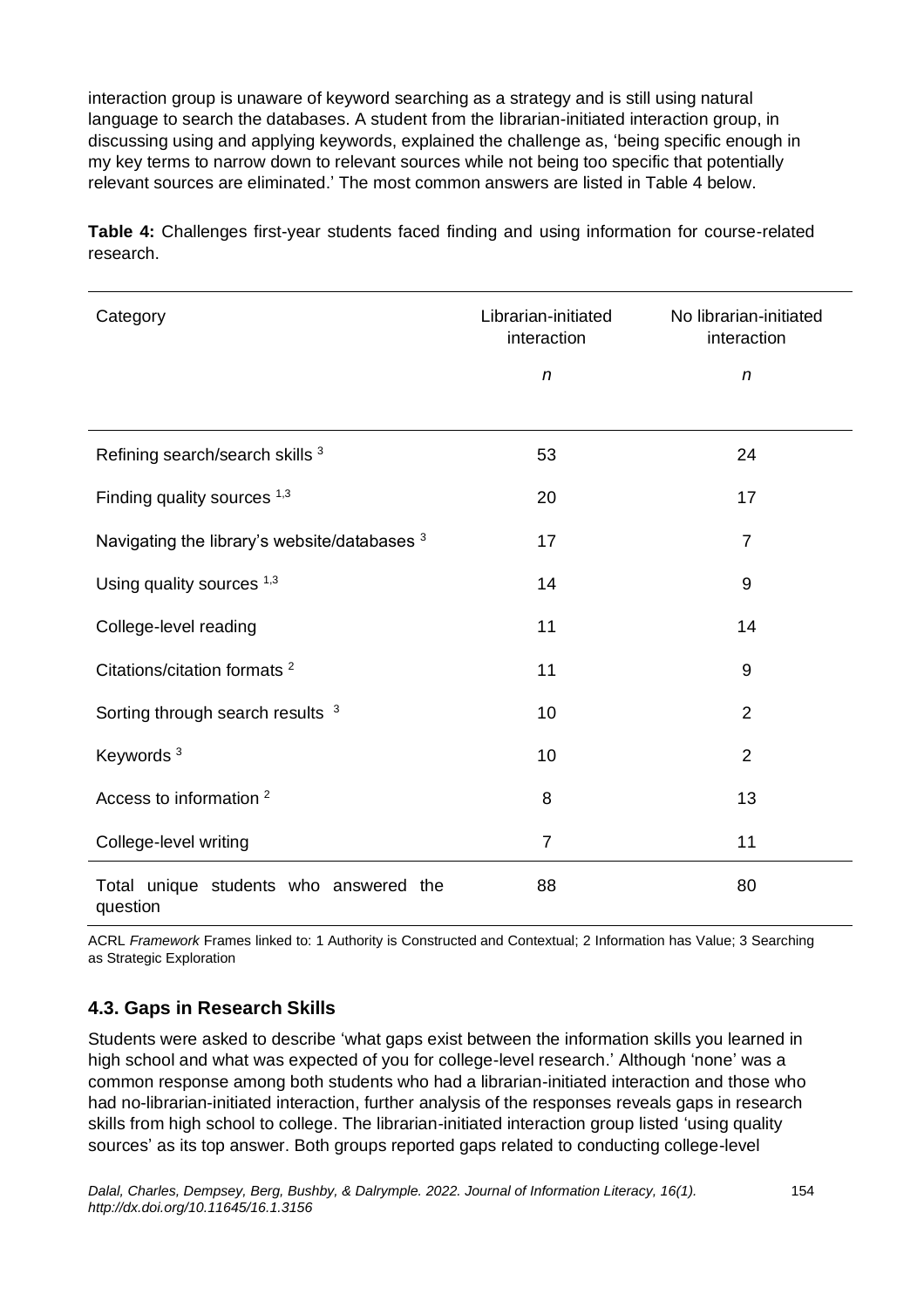research in general. This was the third most common theme mentioned by each group, suggesting that fundamental IL concepts like the knowledge practices related to 'Searching as Strategic Exploration' and 'Research as Inquiry' need to be explicitly taught to students during their first year of college.

Out of 80 students in the no-librarian-initiated interaction group, 29—over a third of the group reported 'none.' It is possible that these students, having not interacted with a librarian, do not recognize the gaps in their IL skills.

Both groups struggled with citations, specifically with needing to learn a new citation format after learning MLA in high school. Comments included: 'Everything in high school was MLA format so applying APA citations/References & Chicago Style was something I learned on my own for college-level research in my first year', and 'I only learned MLA in high school. I have found that many professors expect us to know how to cite in many different ways, like AMA or APA. I was not prepared for that.' These responses related to citing sources display a simplistic understanding of citation as a technical aspect of their writing, demonstrating a need to further their understanding of the concepts in the 'Scholarship as Conversation' frame.

| Category                                           | Librarian-initiated<br>interaction | No-librarian-initiated<br>interaction |  |
|----------------------------------------------------|------------------------------------|---------------------------------------|--|
|                                                    | n                                  | n                                     |  |
| Using quality sources                              | 19                                 | 11                                    |  |
| None                                               | 18                                 | 29                                    |  |
| College-level research                             | 13                                 | 14                                    |  |
| <b>Citation formats</b>                            | 12                                 | 12                                    |  |
| Navigating the library's<br>website/database       | 8                                  |                                       |  |
| College-level writing                              | 6                                  |                                       |  |
| College-level reading                              | 3                                  |                                       |  |
| Total unique students who answered the<br>question | 88                                 | 80                                    |  |

**Table 5:** Gaps between IL skills learned in high school and expectations for college-level research

# **5. Discussion**

Despite best and probably intensified efforts to connect with faculty and students to offer IL instruction and assistance during a COVID-19 academic year, less than a third of the total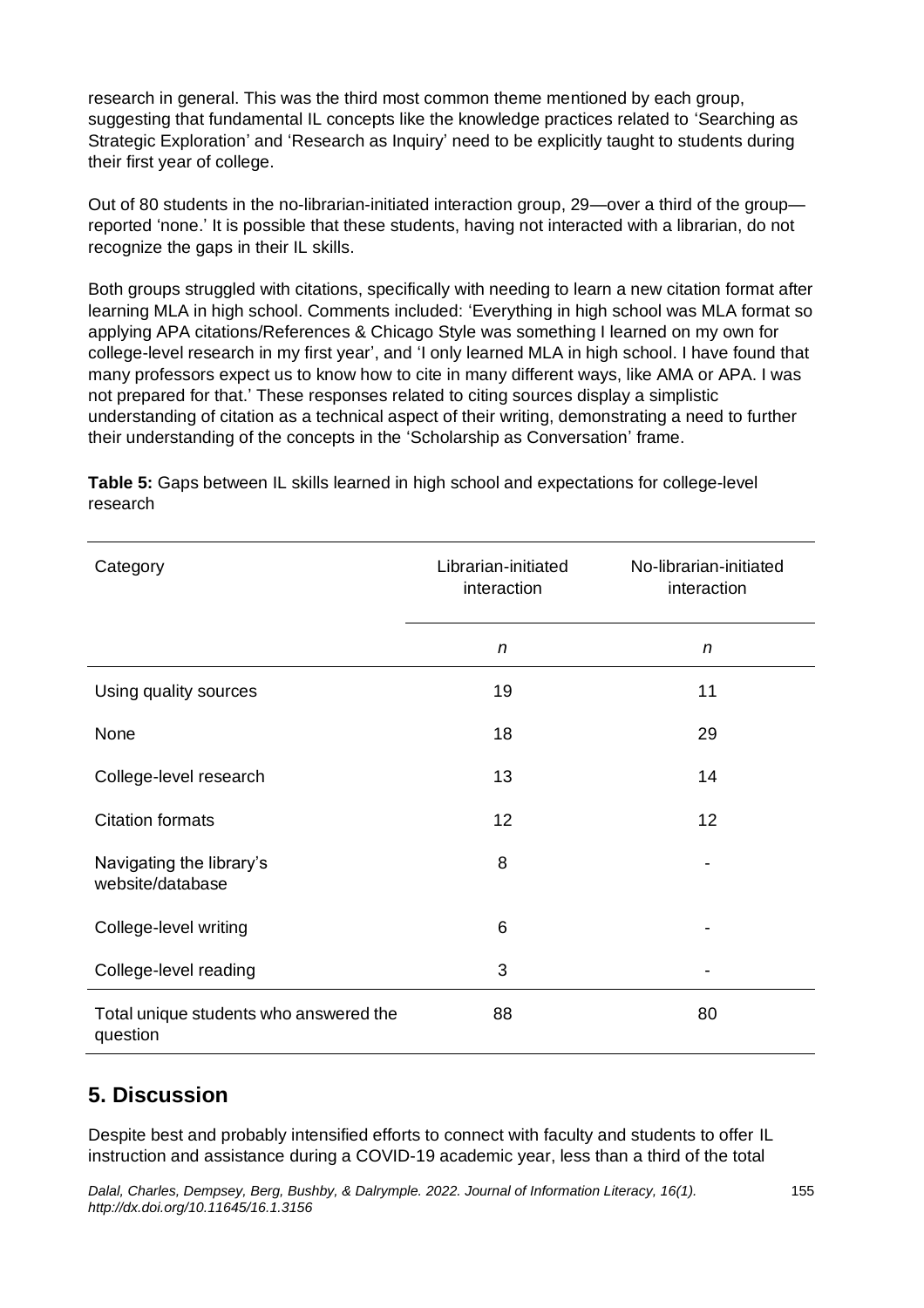respondents indicated that they had an interaction with their college librarian. However, of students who had a research assignment, 64.7% of them had either a student-initiated or librarian-initiated interaction. Head (2013) found that interactions with librarians resonated with first-term freshmen and were helpful in acclimating students to the college research process. Further, Tury et al. (2015) in looking at distance learning behaviours of distance learners from 81 countries found that library-initiated interaction or training was identified as a need by a wide cross-section of students, including highly confident library users and successful information seekers. Although only a small percentage of our total respondents connected with a librarian during this pandemic year, a majority of those who needed to complete a research assignment received IL support from an interaction with a librarian in their first year of college.

#### **5.1 Student interactions with librarians and library resources: A bridge to IL knowledge practices and dispositions**

Without interactions with librarians or the library's resources, how do the other 35.3% of students with research assignments meet their information needs? Or more importantly, are they using library resources at all? Some insight can be gained by examining responses to the question, 'What have been your most used subscription databases as a first-year student?' This open-ended question was answered by 87 students who had no interaction with a librarian, and the most frequent answer among them was 'None'. Nearly all of those students also indicated that they had a research assignment  $(n=77)$ . On the contrary, students who had an interaction with a librarian in their first year most frequently answered 'Ebscohost' for this question. The remaining responses, which are categorised as 'Not sure', 'Google', and 'Chegg/citation/Word/other' illustrate that many students do not distinguish between library subscription databases and other online resources or tools used to complete their assignments. One respondent mentioned 'Netflix' and another stated that they 'do not personally subscribe' indicating a lack of understanding of database subscriptions.

Students who demonstrate an understanding of the frame 'Authority is Constructed and Contextual' are motivated to find authoritative sources and begin to recognise that authority may manifest in unexpected ways. While students who are seeking information outside of library resources will encounter those non-traditional sources of authority, beginning researchers especially will be less likely to find traditional, college-level, authoritative sources. Research documents a related lack of understanding of publishing models at a fundamental level that demonstrates the need for research databases in academic libraries (Dalal et al., 2015. Library databases offer first-year students a platform through which they can identify 'basic indicators of authority, such as type of publication or author credentials' (ACRL, 2016, p. 4). The current study's finding that students who do not have librarian interactions do not readily understand what library subscription databases are used for aligns with the findings of Shi et al. (2021). Those researchers found that when students in China were on campus and could access any subscription database without visiting the library website, 'the majority of the participants did not understand the relationship between the library and the subscription databases and did not view the databases as part of library services' (p. 161). Findings also relate to the phenomenon of container collapse (Brannon et al., 2021; Connaway, 2018; Cyr et al., 2020; Valenza, 2016), where the original format of a source of digital information is not discerned by the student. Container collapse complicates the student's ability to evaluate online resources and can be a barrier to developing the IL skills of defining authority and determining credibility (ACRL, 2016; Cyr et al., 2020). This misunderstanding of subscriptions and library resources is especially apparent among students who do not have interactions with their college librarians. Interactions that support IL skills in the first year introduce students to the valuable research tools offered by the library and guide them to the types of publications expected in college-level research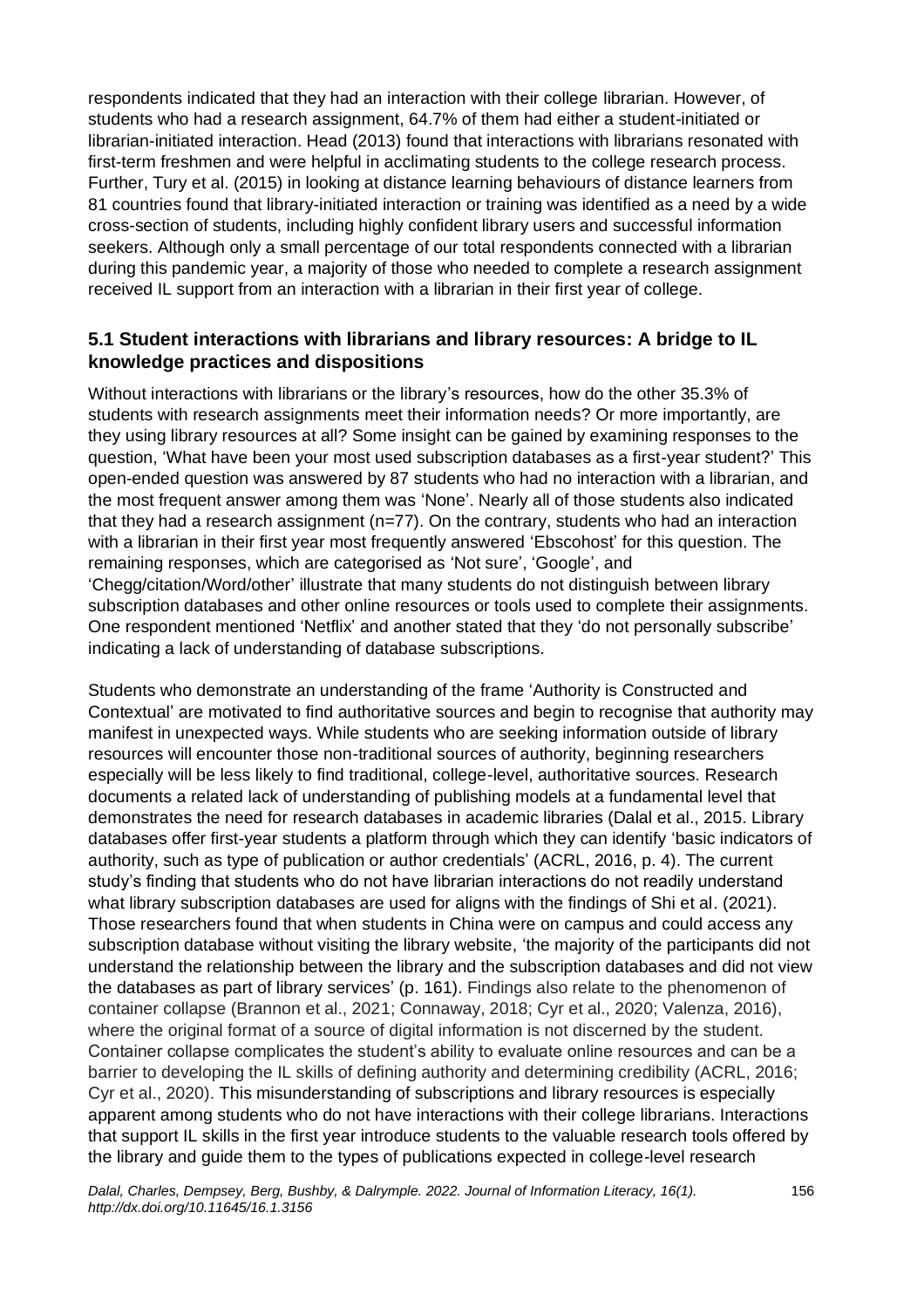assignments. Without guidance, confusion about the purpose and existence of library research databases further complicates students' ability to 'recognize that authoritative content may be packaged formally or informally and may include sources of all media types' (ACRL, 2016, p. 4).

The correlation between students who feel overwhelmed by the library's offerings and their reluctance to reach out to a librarian for help is an important finding. The majority of students who reported feeling overwhelmed by the quantity of information and services offered by the library did not report any student-initiated interactions. They are the least likely to seek assistance from a librarian and the most overwhelmed by what the library has to offer. The link between students' reluctance to reach out for help and feeling overwhelmed by the library supports Carlile's (2007) finding that library anxiety contributes to a reluctance to seek help and Mellon's (1986) assertion that the library's size and a lack of knowledge about the research process contribute to library anxiety. A significant number of first-year students who participated in this survey are very early in their development of the disposition to 'seek appropriate help when needed' (ACRL, 2016, p. 7). This reluctance inhibits their ability to grasp 'Research as Inquiry', the frame that includes that disposition and which was self-reported by the students as a challenge in their first year. This finding is particularly important during COVID-19, when the methods by which a student could seek help from a librarian were primarily remote, making it more difficult for librarians to establish connections with students. Pre-dating both the *Framework* and the COVID-19 pandemic, Karabenick and Knapp (1991) found that students with low self-esteem are less likely to seek help. For years to come, residual effects of the pandemic on student confidence, esteem, and anxiety are likely to further impact help-seeking behaviours. In addition to guiding students through the Research as Inquiry knowledge practices, librarians will need to encourage and help develop students' disposition to seek appropriate help, as well as 'value persistence, adaptability, and flexibility and recognize that ambiguity can benefit the research process' (ACRL, 2016, p. 7).

However, the results of this study also show that students who had a librarian-initiated interaction were more likely to use the college library's website, research guides, and online services and tools. The fact that students who had a librarian-initiated interaction were significantly more likely to use the library's online resources supports research that demonstrates guidance from a librarian helps ease the sense of feeling overwhelmed (Gross & Latham, 2007, LeMire et al., 2021). During IL instruction led by librarians, students not only become aware of and familiar with library tools but also begin to learn *Framework* concepts like 'Searching as Strategic Exploration.' Similar to the finding that students who had a librarianinteraction could more accurately identify library research tools like databases, these students exhibit knowledge practices associated with 'Searching as Strategic Exploration,' including matching information needs to appropriate search tools and understanding information systems in order to access information (ACRL, 2016).

Students' qualitative responses to open-ended questions demonstrate that those who did not have a librarian-initiated interaction struggled with the basics of research, while those who did have a librarian-initiated interaction struggled with more complex and nuanced aspects of research. For example, students who did not have a librarian-initiated interaction frequently listed 'finding credible sources' as a challenge. Students who had a librarian-initiated interaction also reported challenges with credible sources, but their comments were more specific, for example, 'struggling to find the right source in scenarios' and 'knowing which source best fits my assignment.' Similarly, students who had a librarian-initiated interaction were more likely to articulate finding 'scholarly' or 'peer-reviewed' sources as a challenge; although they report finding credible sources as a challenge, they exhibit more sophisticated understanding of and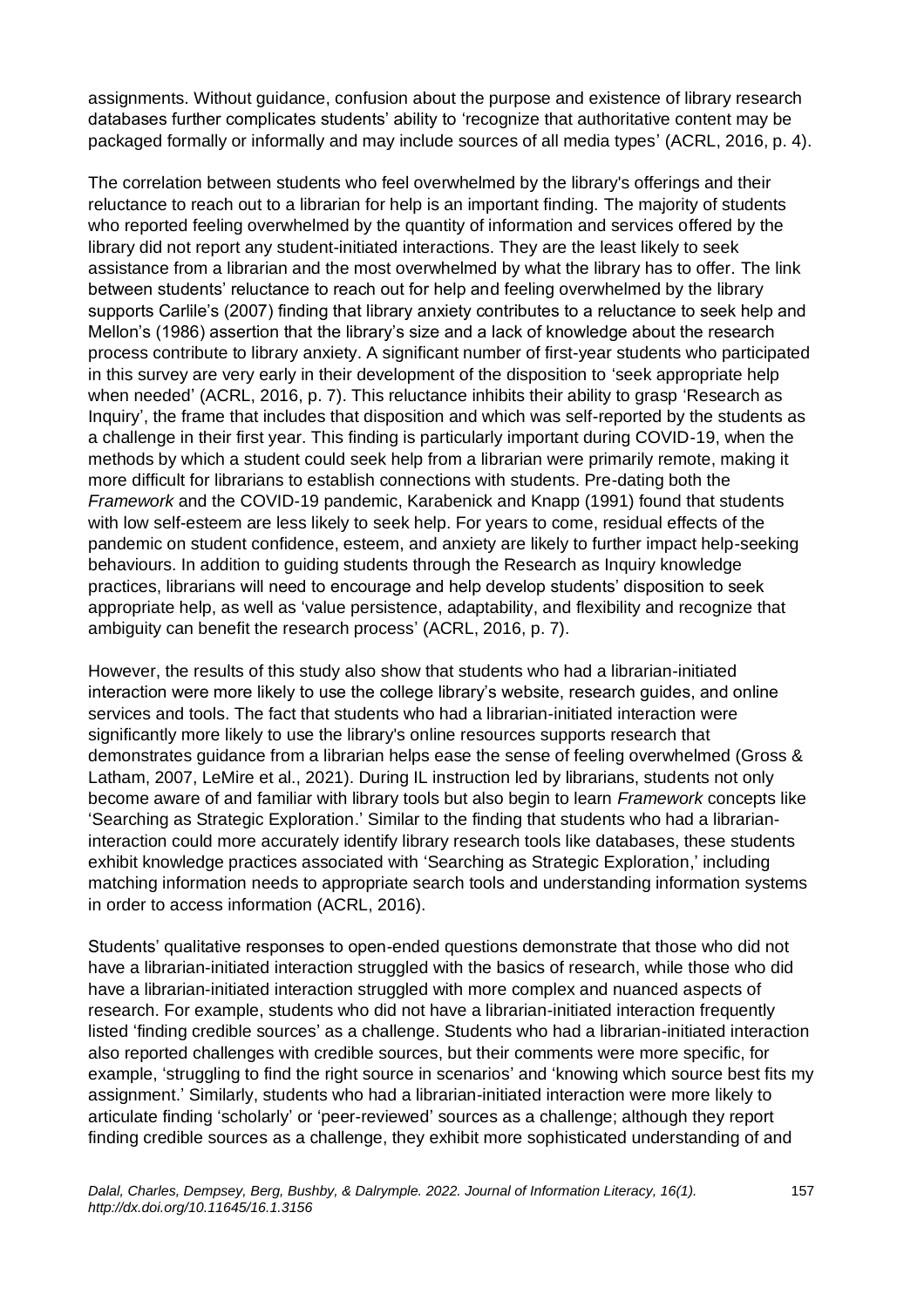vocabulary to describe source types than those who did not have a librarian-initiated interaction. These students' responses show more growth in the concept of 'Information Creation as Process' than those who did not have a librarian-initiated interaction.

Similarly, more students in the no-librarian-initiated interaction group struggled with access to information (13) than those in the librarian-initiated interaction group did (8), suggesting that if some of these students had a librarian-initiated interaction they may have been able to find and access needed information more effectively. This finding aligns with previous research showing students had increased IL competence associated with an interaction with a librarian (Bennedbaek et al., 2021). The introduction to library databases and research tools that is typically part of IL instruction develops students' ability to identify who might produce the information they need and then access that information, as well as to match their information needs to an appropriate search tool, both of which are 'Searching as Strategic Exploration' knowledge practices.

#### **5.2 Impact of librarians' pivot strategies on IL instruction**

Despite all of the positive findings associated with interacting with a librarian, of the students who indicated they had a research assignment, 54% of them did not have a librarian-initiated interaction. The libraries participating in this study pivoted IL instruction to remote modalities, offered live remote lectures, created or enhanced online videos and tutorials, and had librarians available for virtual reference and research services. But still more than half of the students who may have benefited from IL support did not indicate receiving it. Why is it that only 46% of students with a research assignment had a librarian-initiated interaction? It has been documented that faculty do not always invite a librarian to prepare students for a research assignment. Reasons cited for this include lack of awareness, curriculum time constraints, a preference for teaching these skills themselves, not seeing the relevance or need, and difficulty scheduling a session with the library (Cannon, 1994; Nilsen, 2012). Faculty need to be made more aware that students who attend library instruction have significantly less library anxiety compared to students who participate in IL instruction (Fleming-May et al., 2015; Van Scoyoc, 2003, p. 337).

The fact that over half of the students who had a research assignment did not experience a live, virtual lecture from a librarian, did not have a librarian participating in their online class and did not watch a pre-recorded video of a librarian is (probably) consistent with the percentage of students in any given semester who must conduct research but do not have a librarian 'pushing in' to their class. The challenge in the COVID-19 environment was that one of the most traditional avenues by which a student might interact with a librarian—by physically visiting the library—was an avenue cut off from many students for a variety of reasons. This is especially acute when considering Bennedbaek et al. (2021) who identified consistency as a key in creating relationships with librarians, saying it 'provides the structure for a more consistent and individualised experience for student-librarian interactions, allowing students to build a relationship with a particular person' (p. 10). Similarly, traditional one-shot IL sessions which would have been held in-person with classes were either limited or impossible during these students' first year because of COVID-19 restrictions. While the libraries participating in the study offered virtual or remote-synchronous equivalents, classroom faculty were also navigating numerous instructional challenges with these modalities. Many faculty who had to teach in an online modality had never done so before. The challenge of integrating IL in online courses has been documented. Charles and DeFabiis (2021) addressed the question, 'How do you bring the apparently bottomless resource potential available in an online library to the online student?' through the use of an embedded librarian (p. 371). By doing so, they were able to reduce the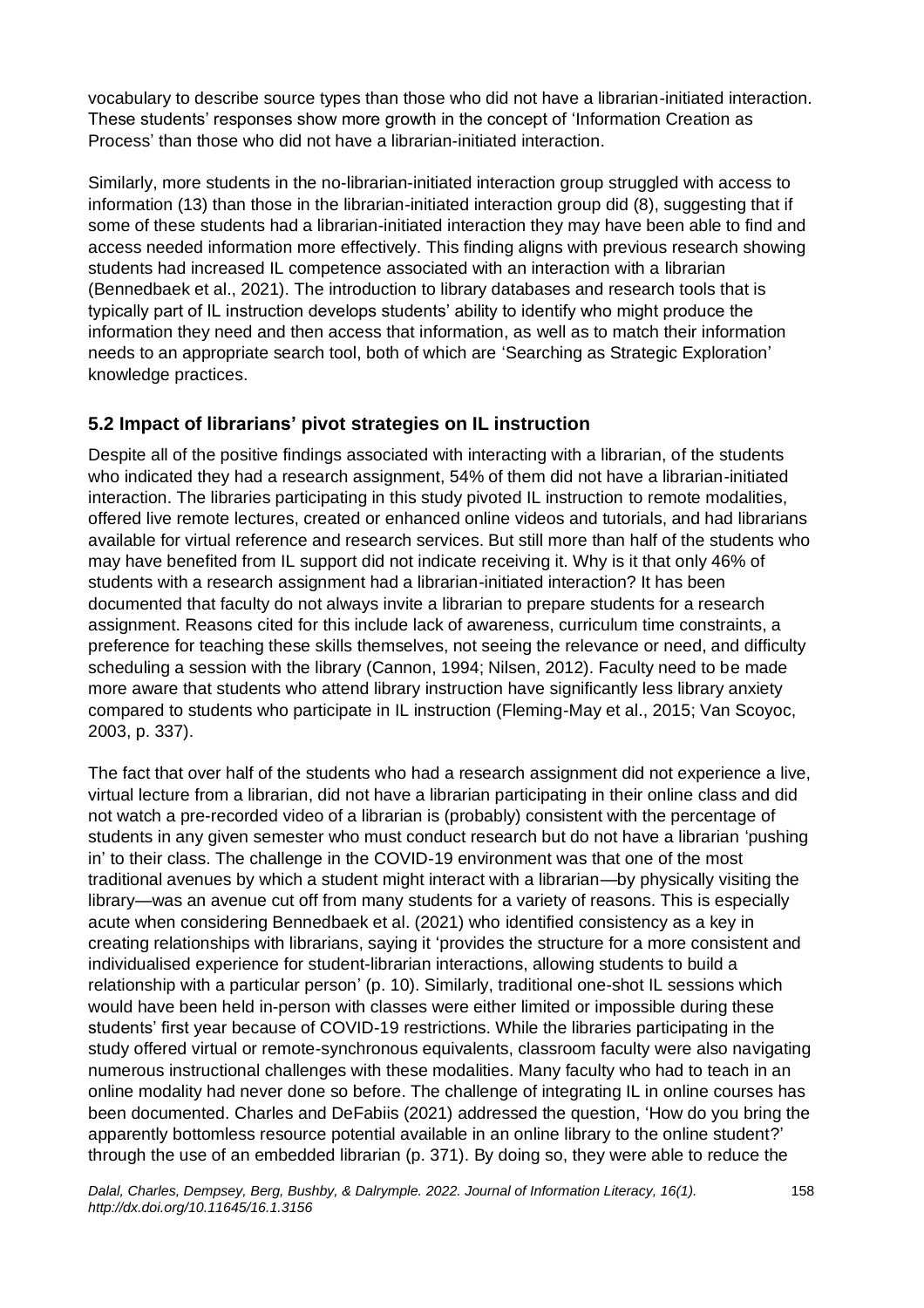inherent transactional distance experienced by students in an online environment. However if faculty did not choose to include an embedded librarian and merely link to library resources (or did not even do that), the previously described problems with novice researchers finding authoritative sources would only increase. While this may have always been a challenge with online education, when nearly the entire higher education system went 'online,' the number of students negatively impacted by that inherent transactional distance increased dramatically.

Regardless of whether students had an interaction with a librarian, they identified challenges with citation. The survey uncovered this understanding or attitude in the first-year students, showing resistance to learning another citation style. It is imperative that students understand why they are citing so they see themselves as contributing to scholarship, which makes them predisposed to understanding the relevant dispositions. While first-year students may not be taking courses within their discipline, they should still have an introduction to 'Scholarship as Conversation' and see citation as as more than simply a technical skill. The literature shows that faculty believe first-year students are only familiar with citation mechanics, MLA style, and the fact that citing is required (Baird & Soares, 2020). Students participating in the scholarly conversation may not be something normally addressed in the first year especially since faculty find citing low on the list of instructional priorities for librarians (Ard & Ard, 2018). Instead it needs to be addressed in upper level or disciplinary courses making this concept more in the domain of the discipline faculty. Librarians need to collaborate with faculty to inform them of this gap and to develop viable instructional methods for the acquisitions of these skill sets. Further, the opportunity exists for academic librarians to work in tandem with high school librarians to lay the foundation for students to see themselves as contributors and creators of information and understand the spirit of citations, rather than only grasping the mechanical knowledge practice of giving credit to others. This is necessary in all types of instructional modalities (online, hybrid, in-person). This is an area for future study.

#### **5.3 Limitations**

There are limitations to this research. The survey was co-designed by college librarians from various universities who tried to make questions generic and workable for all institutions. Students might not have understood or recognized some of the phrasing, like 'guest lecture from a librarian', which could have affected their responses. The research study was conducted entirely online, including recruitment, limiting participants to those who are comfortable with online technology. Another limitation is the use of the volunteer sampling approach, which is a convenience sampling technique that consists of recruiting participants from areas that are easily accessible to the researcher. Since most survey questions were not required to be answered by participants, sample sizes varied per data point. Finally, the original study was designed to survey students in what was expected to be a typical semester. The pandemic's impact on students' learning and lives likely altered how they would respond to these questions and how they would behave in their first year of college.

## **5.4 Implications**

The implications from this research are useful, not just to reflect on what was learned from one pandemic year, but to help prepare for the present—and potentially a future of—continued increases in remote services. During the pandemic, librarians are encountering the same challenges they have for years: communicating with faculty, increasing student awareness of resources, and offering relevant services. Librarians are agile. In their institutions they are game changers and early adopters, and they were able to provide continuity of services during an exceptionally difficult academic year. At the time students took this survey, the Delta and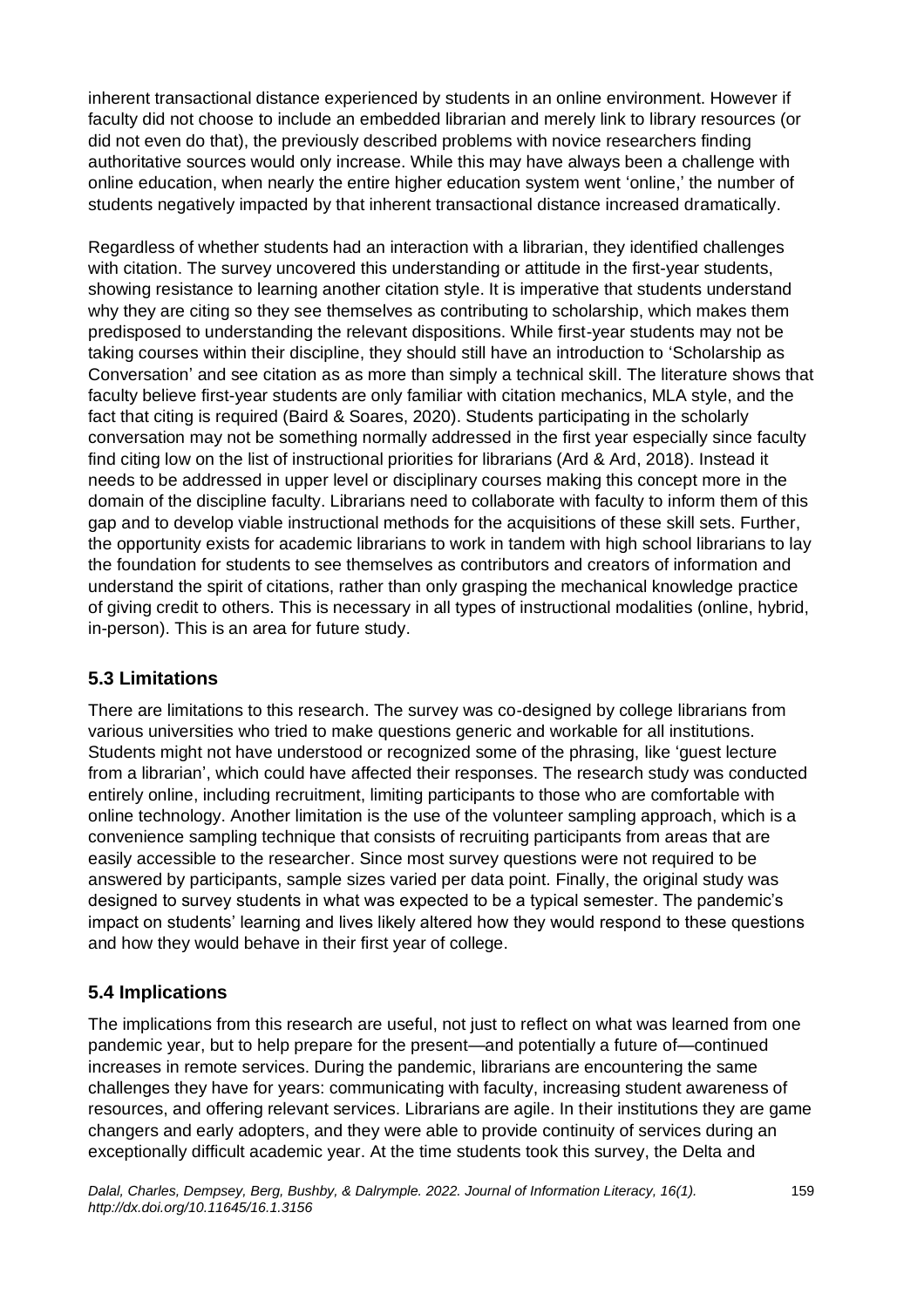Omicron variants of COVID-19 were not yet in existence, and many were expecting campus operations to more closely resemble a pre-pandemic semester by the year 2022. As this article is being written, however, colleges and universities in the U.S. are preparing for the Spring 2022 semester with temporary remote learning and in-person instruction delays (Jaschik, 2022). Higher education institutions around the world will continue to offer online options, even once this pandemic has passed, and the lessons learned from this survey can be applied to serving those students. This research highlights the need to continue to gather data about the usage of library services in order to ensure that students' needs are met and also to prepare to offer relevant IL services in the event of future shutdowns. This study also indicates the importance of promotion of library services and IL instruction, as other research on the use of library services during the pandemic has revealed (De Groote & Scoulas, 2021).

#### **5.5 Opportunities for future study**

The challenges brought on by the COVID-19 pandemic will have lasting effects on higher education, including academic libraries. Future research could examine how students' research behaviours have evolved in light of new instructional delivery methods, technological advances, and course expectations. Librarians can and should continue certain strategies that were adopted to meet remote learning needs, and the effectiveness of these strategies is worth continued study.

# **6. Conclusion**

The first-year college students who participated in this survey encountered college in an unprecedented time. Several of them did not have an interaction with a librarian at all and only 25% physically visited their academic library. While the students in this study primarily attend six institutions and all in the same U.S. state, their experience is not unique: other students at other institutions experienced the same pandemic and disruption. Students were already anxious due to the pandemic, and the tendency of students to experience library anxiety is well-documented (Carlile, 2007; Gross & Latham, 2007; Lund & Walston, 2020; McAfee, 2018; Mellon, 1986). In addition, nearly every student was forced to become an online student, facing the challenge of transactional distance which can increase feelings of isolation and disconnectedness. This study suggests that interactions with librarians supported students' awareness of their IL skills and also gave them greater knowledge about access to library resources. Since some of the student-librarian interactions were curriculum-integrated, partnerships with teaching faculty remain vital for encouraging students to seek help from librarians, and previous research has indicated that students are influenced by their professors (Head, 2013; Pellegrino, 2012).

Librarian interactions are a bridge to the acquisition and development of the knowledge practices and dispositions of the *Framework.* Although only a third of our total respondents had an interaction with a librarian, the data demonstrates that those interactions are valuable for first-year students. This is consistent with literature detailing successful and meaningful firstyear library and IL interactions (Berg, 2018). Librarians need to continue outreach efforts to initiate interactions with students, to remove barriers that may prevent students with research assignments from initiating interactions with librarians, and to educate faculty on the value of providing opportunities for librarian-initiated interactions. All of this has been made more difficult in light of 'Zoom fatigue', instructors who are overwhelmed by their own pivot to remote learning, and everyone dealing with their own pandemic limitations (e.g. children at home or illness in the family). But particularly in situations where students may be less inclined to initiate these interactions proactively, like when campuses are closed due to a global pandemic and anxiety in general is at an all-time high, librarians should try to find new and creative ways to get in front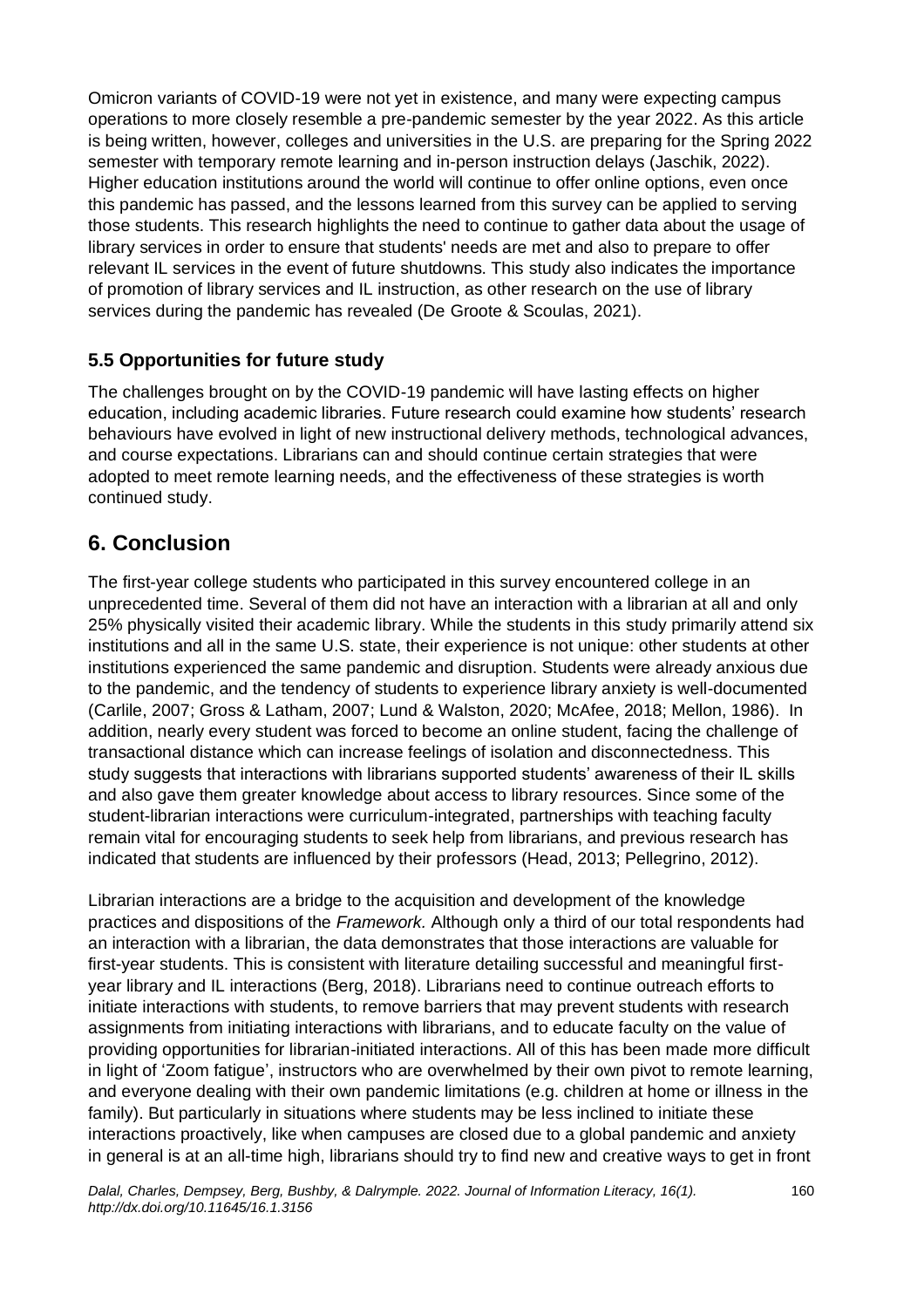of students. Indeed, intentional librarian-student interactions are a clear bridge to developing first-year student IL skills as the world emerges from the Covid-19 pandemic.

## **References**

Ard, S. E., & Ard, F. (2018). [Faculty expectations of a university library and writing center in](https://digitalcommons.kennesaw.edu/seln/vol66/iss2/4?utm_source=digitalcommons.kennesaw.edu%2Fseln%2Fvol66%2Fiss2%2F4&utm_medium=PDF&utm_campaign=PDFCoverPages)  [preventing plagiarism.](https://digitalcommons.kennesaw.edu/seln/vol66/iss2/4?utm_source=digitalcommons.kennesaw.edu%2Fseln%2Fvol66%2Fiss2%2F4&utm_medium=PDF&utm_campaign=PDFCoverPages) *The Southeastern Librarian 66*(2), 14–31.

Association of College & Research Libraries (ACRL). (2016). *[Framework for Information](https://www.ala.org/acrl/sites/ala.org.acrl/files/content/issues/infolit/Framework_ILHE.pdf)  [Literacy for Higher Education](https://www.ala.org/acrl/sites/ala.org.acrl/files/content/issues/infolit/Framework_ILHE.pdf)*. American Library Association.

Baird, C., & Soares, T. (2020). [Faculty perceptions of students' IL learning in first-year writing.](https://doi.org/10.1353/pla.2020.0028) *portal: Libraries and the Academy, 20*(3), 509–532.

Bennedbaek, D., Clark, S., & George, D. (2021). [The impact of librarian-student contact on](https://doi.org/10.1080/10691316.2020.1830907)  [students' information literacy competence in small colleges and universities.](https://doi.org/10.1080/10691316.2020.1830907) *College & Undergraduate Libraries, 28*(1), 1–17.

Berg, C. (2018). [No assignment? Just flip it: The flipped classroom in first-year library](https://doi.org/10.1080/10691316.2018.1539366)  [instruction.](https://doi.org/10.1080/10691316.2018.1539366) *College & Undergraduate Libraries, 25*(4), 372–387.

Black, S., & Allen, J. D. (2019). [Part 8: Academic help seeking.](https://doi.org/10.1080/02763877.2018.1533910) *The Reference Librarian, 60*(1), 62–76.

Blundell, S., & Lambert, F. (2014). [Information anxiety from the undergraduate student](https://www.jstor.org/stable/43686992)  [perspective: A pilot study of second-semester freshmen.](https://www.jstor.org/stable/43686992) *Journal of Education for Library and Information Science, 55*(4), 261–273.

Bonella, L., Pitts, J., & Coleman, J. (2017). [How do we market to distance populations, and](https://doi.org/10.1080/01930826.2016.1202720)  [does it work?: Results from a longitudinal study and a survey of the profession.](https://doi.org/10.1080/01930826.2016.1202720) *Journal of Library Administration, 57*(1), 69–86.

Brannon, B., Buhler, A. G., Cataldo, T. T., Faniel, I. M., Connaway, L. S., Valenza, J. K., & Cyr, C. (2021). [Genre containers: Building a theoretical framework for studying formats in](https://doi.org/10.1002/asi.24600)  [information behavior.](https://doi.org/10.1002/asi.24600) *Journal of the Association for Information Science and Technology, 73*(4), 609–624

Cannon, A. (1994). [Faculty survey on library research instruction.](https://www.jstor.org/stable/20862531) *RQ 33*(4): 524–541.

Carlile, H. (2007). [The implications of library anxiety for academic reference services: A review](https://doi.org/10.1080/00048623.2007.10721282)  [of literature.](https://doi.org/10.1080/00048623.2007.10721282) *Australian Academic and Research Libraries, 38*(2), 129–147.

Charles, L. H., & DeFabiis, W. (2021). Closing the transactional distance in an online graduate [course through the practice of embedded librarianship.](https://doi.org/10.5860/crl.82.3.370) *College & Research Libraries, 82*(3), 370–388.

Connell, R. S., Wallis, L., & Comeaux, D. (2021). [The impact of COVID-19 on the use of](https://doi.org/10.6017/ital.v40i2.12629)  [academic library resources.](https://doi.org/10.6017/ital.v40i2.12629) *Information Technology and Libraries*, *40*(2).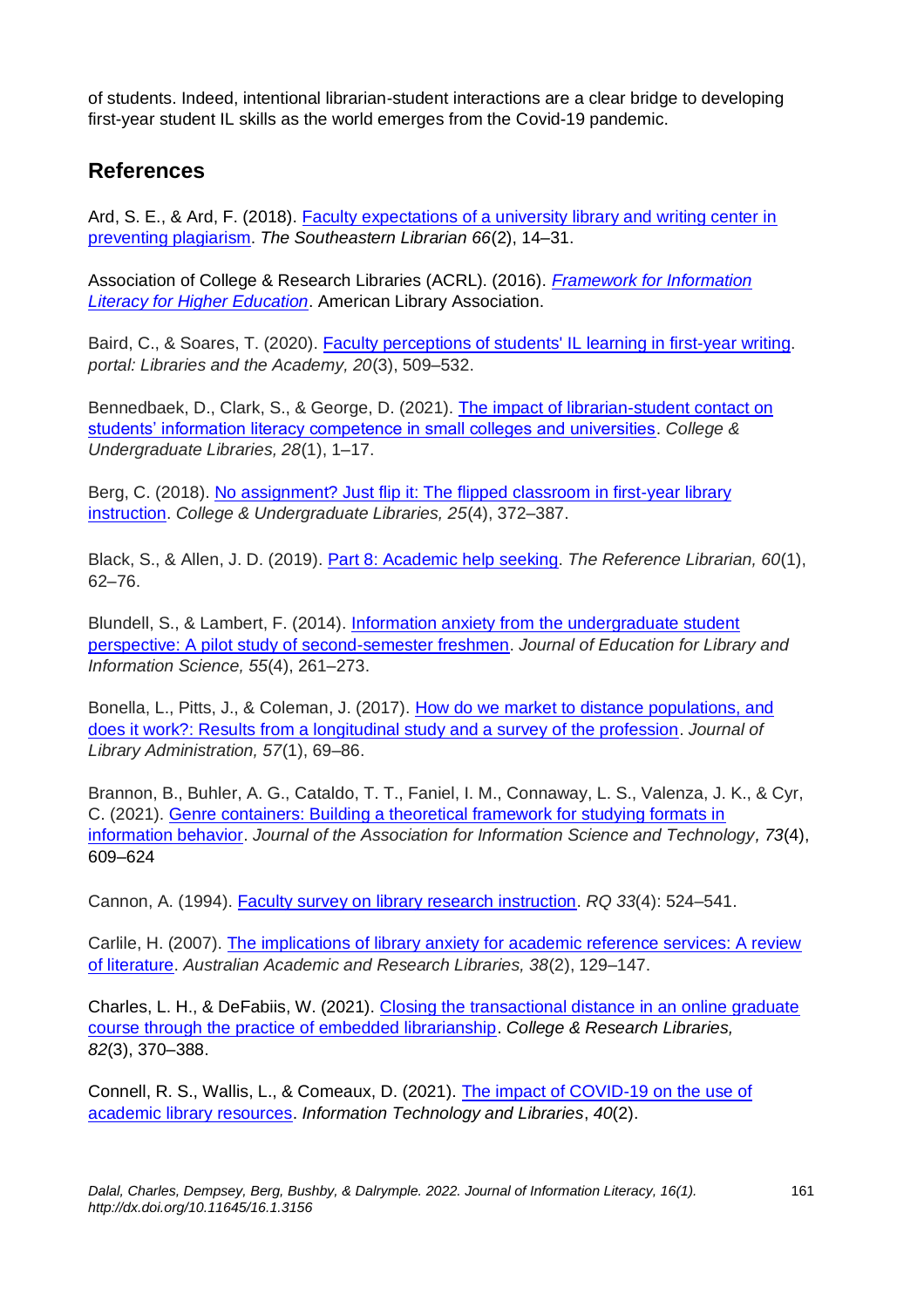Connaway, L. S. (2018, June 20). [What is "container collapse" and why should librarians and](https://blog.oclc.org/next/what-is-container-collapse-and-why-should-librarians-and-teachers-care/)  [teachers care?](https://blog.oclc.org/next/what-is-container-collapse-and-why-should-librarians-and-teachers-care/) *OCLC Next*.

Costello, L., Radford, M., & Montague, K. E. (2021). A "silver lining" for COVID–19: Accelerating online engagement and future reach of information literacy instruction. In Y. Choi & M. Harper (Eds.), *[Proceedings of the Association for Library and Information Science Education annual](http://hdl.handle.net/2142/110975)  [conference: Alise 2021](http://hdl.handle.net/2142/110975)* (pp. 93–99). Association for Library and Information Science Education.

Cyr, C., Cataldo, T. T., Brannon, B., Buhler, A., Faniel, I., Connaway, L. S., Valenza, J. K., Elrod, R. & Putnam, S. (2021). Backgrounds and behaviors: Which students successfully [identify online resources in the face of container collapse.](https://doi.org/10.5210/fm.v26i3.10871) *First Monday, 26*(3).

Dalal, H. A., Kimura, A. K., & Hofmann, M. A. (2015). [Searching in the wild: Observing](https://www.ala.org/acrl/sites/ala.org.acrl/files/content/conferences/confsandpreconfs/2015/Dalal_Kimura_Hofmann.pdf)  [information-seeking behavior in a discovery tool.](https://www.ala.org/acrl/sites/ala.org.acrl/files/content/conferences/confsandpreconfs/2015/Dalal_Kimura_Hofmann.pdf) In D. M. Mueller (Ed.), Creating sustainable community: The proceedings of the Association of College and Research Libraries 2015 conference, March 25–28, Portland, Oregon (pp. 668–675). Association of College and Research Libraries.

Dalal, H. A., & Lackie, R. J. (2014). [What if you build it and they still won't come? Addressing](https://doi.org/10.1080/1533290X.2014.945841)  [student awareness of resources and services with promotional videos.](https://doi.org/10.1080/1533290X.2014.945841) *Journal of Library & Information Services in Distance Learning, 8*(3–4), 225–241.

De Groote, S., & Scoulas, J. M. (2021). [Impact of COVID-19 on the use of the academic library.](https://doi.org/10.1108/rsr-07-2021-0043) *Reference Services Review, 49*(3/4), 281–301.

Fleming-May, R. A., Mays, R., & Radom, R. (2015). "I never had to use the library in high [school": A library instruction program for at-risk students.](https://doi.org/10.1353/pla.2015.0038) *Portal, 15*(3), 433–456.

Gross, M., & Latham, D. (2007). [Attaining information literacy: An investigation of the](https://doi.org/10.1016/j.lisr.2007.04.012)  [relationship between skill level, self-estimates of skill, and library anxiety.](https://doi.org/10.1016/j.lisr.2007.04.012) *Library & Information Science Research, 29*(3), 332–353.

Gross, M., & Latham, D. (2009). [Undergraduate perceptions of information literacy: Defining,](https://doi.org/10.5860/0700336)  [attaining, and self-assessing skills.](https://doi.org/10.5860/0700336) *College & Research Libraries*, *70*(4), 336–350.

Head, A. (2013, December 4). *[Learning the ropes: How freshmen conduct course research](https://projectinfolit.org/pubs/first-year-experience-study/pil_firstyear-experience_2013-12-04.pdf)  [once they enter college.](https://projectinfolit.org/pubs/first-year-experience-study/pil_firstyear-experience_2013-12-04.pdf)* Project Information Literacy Research Institute.

Head, A., & Eisenberg, M. (2010, November 1). *[Truth be told: How college students evaluate](https://projectinfolit.org/pil-public-v1/wp-content/uploads/2020/08/pil_fall2010_survey_fullreport1.pdf)  [and use information in the digital age.](https://projectinfolit.org/pil-public-v1/wp-content/uploads/2020/08/pil_fall2010_survey_fullreport1.pdf)* Project Information Literacy Research Institute.

Jaschik, S. (2022, January 3). [Dealing with COVID-19, in January.](https://www.insidehighered.com/news/2022/01/03/colleges-face-question-starting-semester-amid-covid-19) *Inside Higher Ed.*

Jiao, Q. G., Onwuegbuzie, A. J., & Lichtenstein, A. A. (2017). [Library anxiety: Characteristics of](https://doi.org/10.1016/s0740-8188(96)90017-1)  "at-risk" [college students.](https://doi.org/10.1016/s0740-8188(96)90017-1) *Library & Information Science Research, 18*(2) 151–163.

Julien, H., Gross, M., & Latham, D. (2018). [Survey of information literacy instructional practices](https://doi.org/10.5860/crl.79.2.179)  [in U.S. academic libraries.](https://doi.org/10.5860/crl.79.2.179) *College & Research Libraries, 79*(2), 179.

Karabenick, S. A., & Knapp, J. R. (1991). [Relationship of academic help seeking to the use of](https://doi.org/10.1037/0022-0663.83.2.221)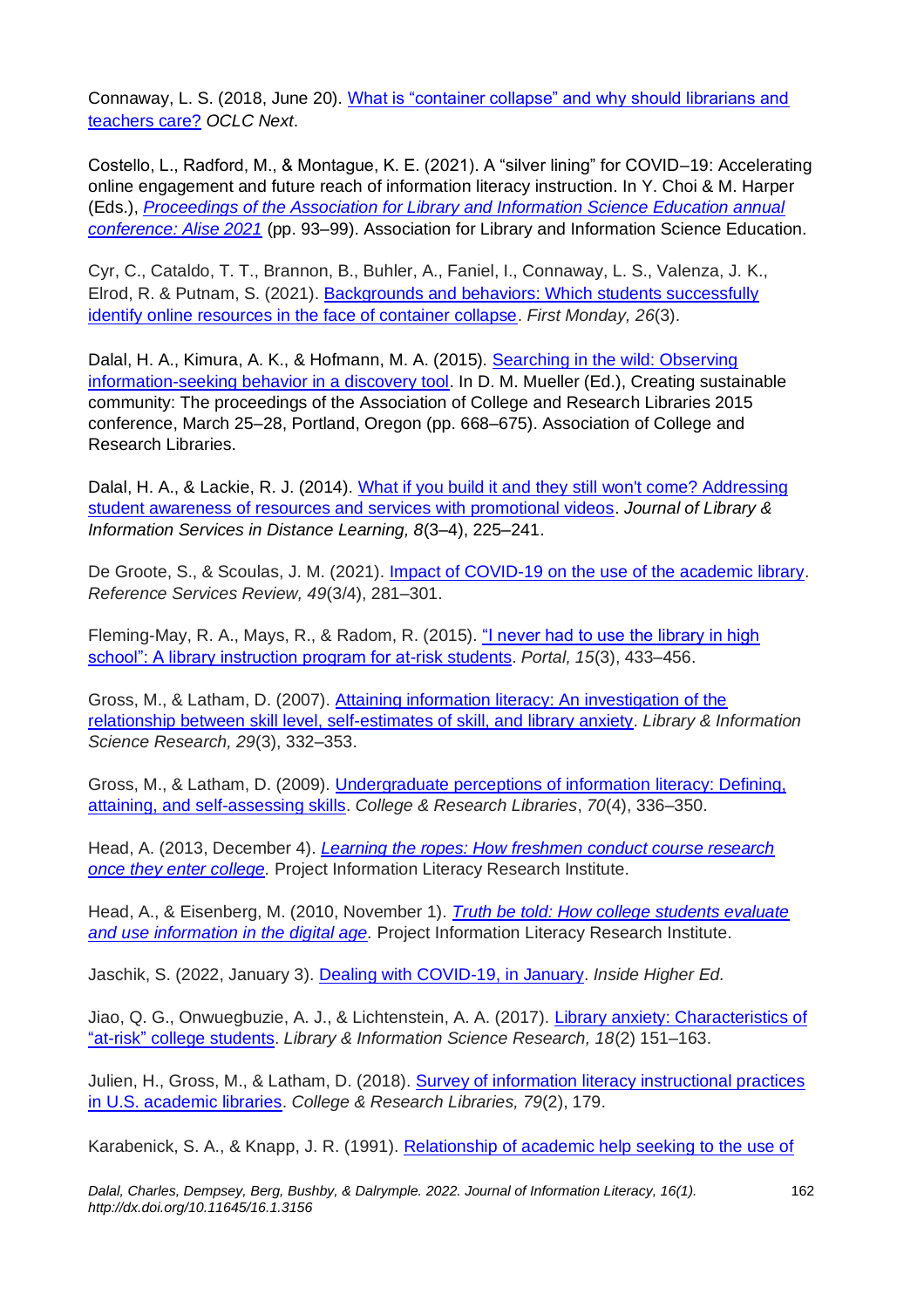[learning strategies and other instrumental achievement behavior in college students.](https://doi.org/10.1037/0022-0663.83.2.221) *Journal of Educational Psychology, 83*(2), 221–230.

Kocevar-Weidinger, E., Cox, E., Lenker, M., Pashkova-Balkenhol, T., & Kinman, V. (2019). [On](https://doi.org/10.1108/RSR-02-2019-0007)  [their own terms.](https://doi.org/10.1108/RSR-02-2019-0007) *Reference Services Review, 47*(2), 169–192.

Kuhlthau, C. C. (1991). Inside the search process: Information seeking from the user's [perspective.](https://doi.org/10.1002/(SICI)1097-4571(199106)42:5%3c361::AID-ASI6%3e3.0.CO;2-%23) *Journal of the American Society for Information Science, 42*(5), 361–371.

LeMire, S., Graves, S. J., Bankston, S., & Wilhelm, J. (2021). [Similarly different: Finding the](https://doi.org/10.1016/j.acalib.2021.102352)  [nuances in first year students'](https://doi.org/10.1016/j.acalib.2021.102352) library perceptions. *The Journal of Academic Librarianship*, *47*(4), 102352.

Lund, B. D., & Walston, M. (2020). [Anxiety-uncertainty management theory as a prelude to](https://doi.org/10.1016/j.acalib.2020.102160)  [Mellon's Library Anxiety.](https://doi.org/10.1016/j.acalib.2020.102160) *The Journal of Academic Librarianship, 46*(4), 102160.

McAfee, E. (2018). Shame: [The emotional basis of library anxiety.](https://doi.org/10.5860/crl.79.2.237) *College & Research Libraries, 79*(2), 237–256.

Mellon, C. A. (1986). [Library anxiety: A grounded theory and its development.](https://crl.acrl.org/index.php/crl/article/view/14195/15641) *College & Research Libraries 47*, 160–165.

Miller, S., & Murillo, N. (2012). Why don't students ask librarians for help? Undergraduate helpseeking behavior in three academic libraries. In L. M Duke & A. D. Asher (Eds.), *College libraries and student culture: What we now know* (pp. 49–70). American Library Association.

Nilsen, C. (2012, August). [Faculty perceptions of librarian-led information literacy instruction in](https://www.ifla.org/past-wlic/2012/105-nilsen-en.pdf)  [postsecondary education.](https://www.ifla.org/past-wlic/2012/105-nilsen-en.pdf) In World library and information congress, *78th IFLA General Conference and Assembly* (pp. 1–25). IFLA.

Oliveira, S. M., & Greenidge, N. (2020). [Information Seeking Behavior of Distance Learners:](https://doi.org/10.1080/1533290X.2020.1791301)  [What has Changed in Twenty Years?](https://doi.org/10.1080/1533290X.2020.1791301) *Journal of Library & Information Services in Distance Learning, 14*(1), 2–27.

Pellegrino, C. (2012). [Does telling them to ask for help work?: Investigating library help-seeking](http://dx.doi.org/10.5860/rusq.51n3.272)  [behaviors in college undergraduates.](http://dx.doi.org/10.5860/rusq.51n3.272) *Reference & User Services Quarterly, 51*(3), 272–277.

Purcell, K., Rainie, L., Heaps, A., Buchanan, J., Friedrich, L., Jacklin, A., Chen, C., & Zickuhr, K. (2012). [How teens do research in the digital world.](https://www.pewresearch.org/internet/2012/11/01/how-teens-do-research-in-the-digital-world/) Pew Research Center's Internet & American Life Project.

Radford, M. L., Costello, L., & Montague, K. (2021). [Surging virtual reference services: COVID-](https://doi.org/10.5860/crln.82.3.106)[19 a game changer.](https://doi.org/10.5860/crln.82.3.106) *College & Research Libraries News, 82*(3), 106.

Shi, Y., Li, C., & Luo, L. (2021). [Impact of the COVID-19 pandemic on Chinese college students'](https://doi.org/10.1086/713051)  [information behavior and library needs: A qualitative study.](https://doi.org/10.1086/713051) *The Library Quarterly, 91*(2), 150– 171.

Tury, S., Robinson, L., & Bawden, D. (2015). [The information seeking behaviour of distance](https://doi.org/10.1016/j.acalib.2015.03.008)  [learners: A case study of the University of London International Programmes.](https://doi.org/10.1016/j.acalib.2015.03.008) *The Journal*